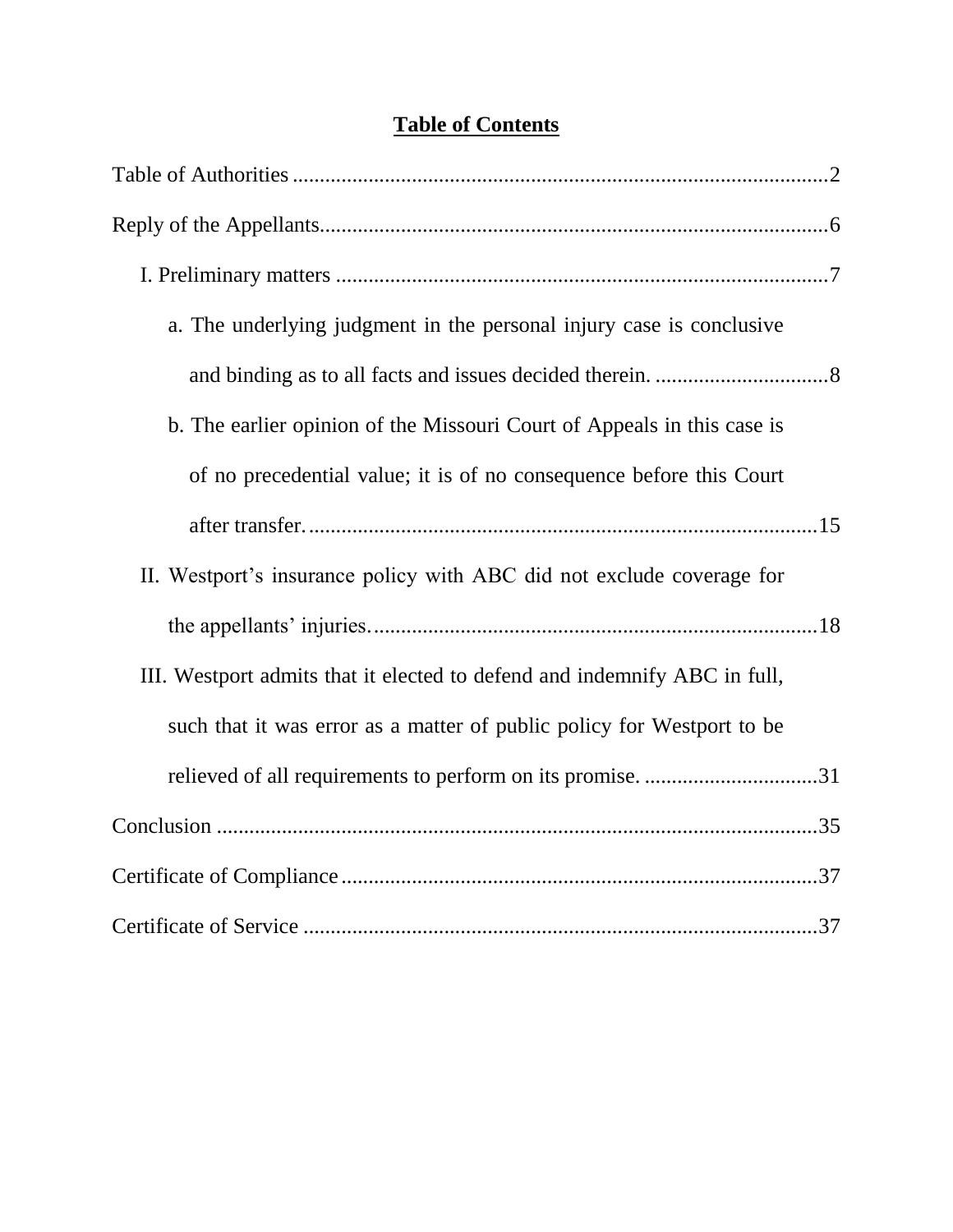## **Table of Authorities**

| ч<br>. .<br>c |
|---------------|
|---------------|

| Am. States Ins. Co. v. Porterfield,                |
|----------------------------------------------------|
|                                                    |
| Bowan v. Gen. Sec. Indem. Co. of Ariz.,            |
|                                                    |
| Braxton v. U.S. Fire Ins. Co.,                     |
|                                                    |
| Breshears v. Union Electric Co.,                   |
|                                                    |
| Buchweiser v. Estate of Laberer,                   |
|                                                    |
| Bulyga v. Underwriters at Lloyd's,                 |
|                                                    |
| Callahan v. Cardinal Glennon Hosp.,                |
| .22                                                |
| Carroll v. Mo. Intergovernmental Risk Mgmt. Ass'n, |
|                                                    |
| Centermark Properties, Inc. v. Home Indem. Co.,    |
| 23                                                 |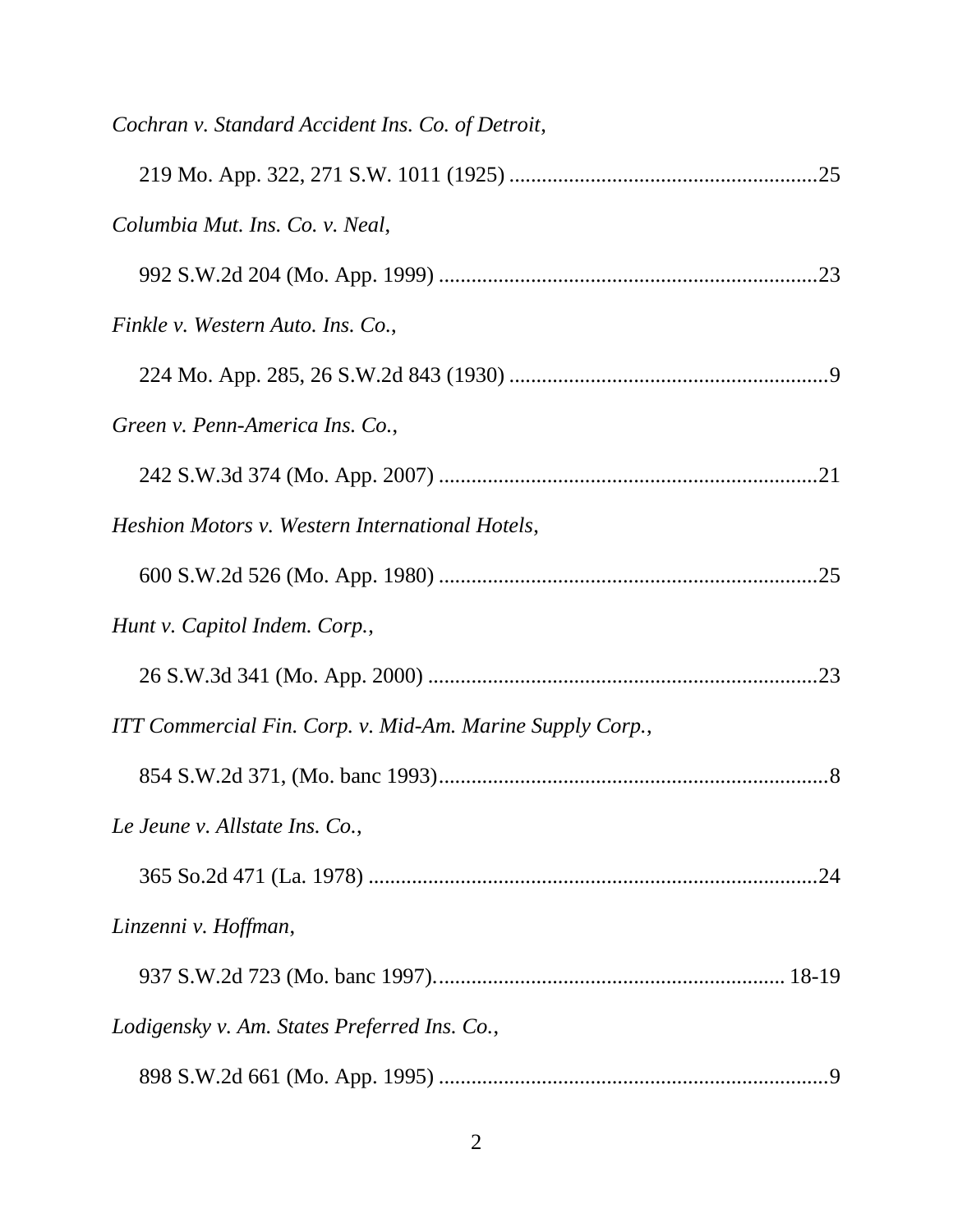| N.J. Prop. Liab. Guar. Ass'n v. Brown,  |  |
|-----------------------------------------|--|
|                                         |  |
| Philmon v. Baum,                        |  |
|                                         |  |
| Ryan v. Maddox,                         |  |
|                                         |  |
| State Farm Auto. Ins. Co. v. Partridge, |  |
|                                         |  |
| State v. Norman,                        |  |
|                                         |  |
| State v. Parker,                        |  |
|                                         |  |
| State v. Smith,                         |  |
|                                         |  |
| Whitehead v. Lakeside Hosp. Ass'n,      |  |
|                                         |  |
| <b>Constitution of Missouri</b>         |  |
|                                         |  |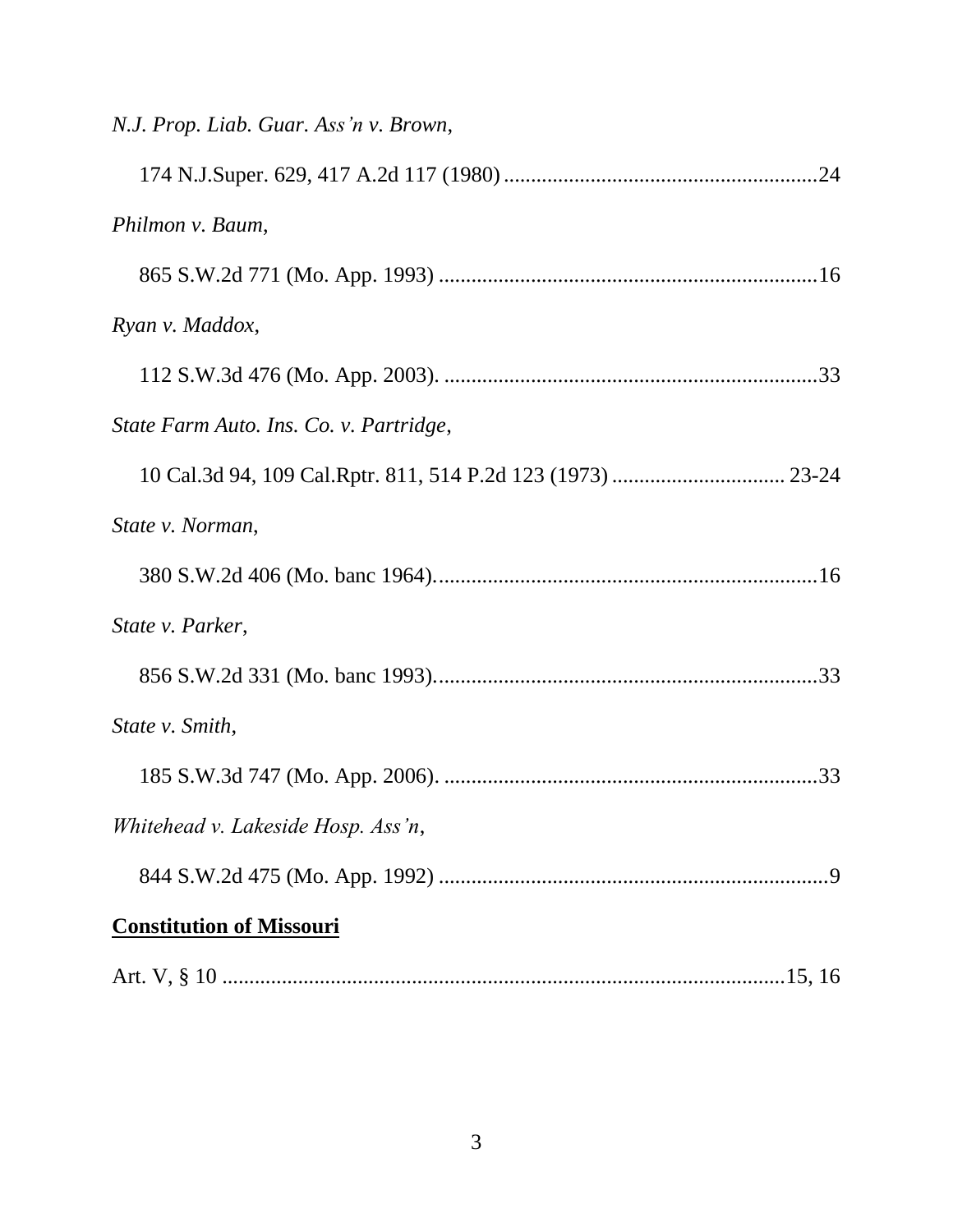## **Revised Statutes of Missouri**

| <b>Supreme Court Rules</b> |  |
|----------------------------|--|
|                            |  |
|                            |  |
|                            |  |
| <b>Other Authorities</b>   |  |
|                            |  |
|                            |  |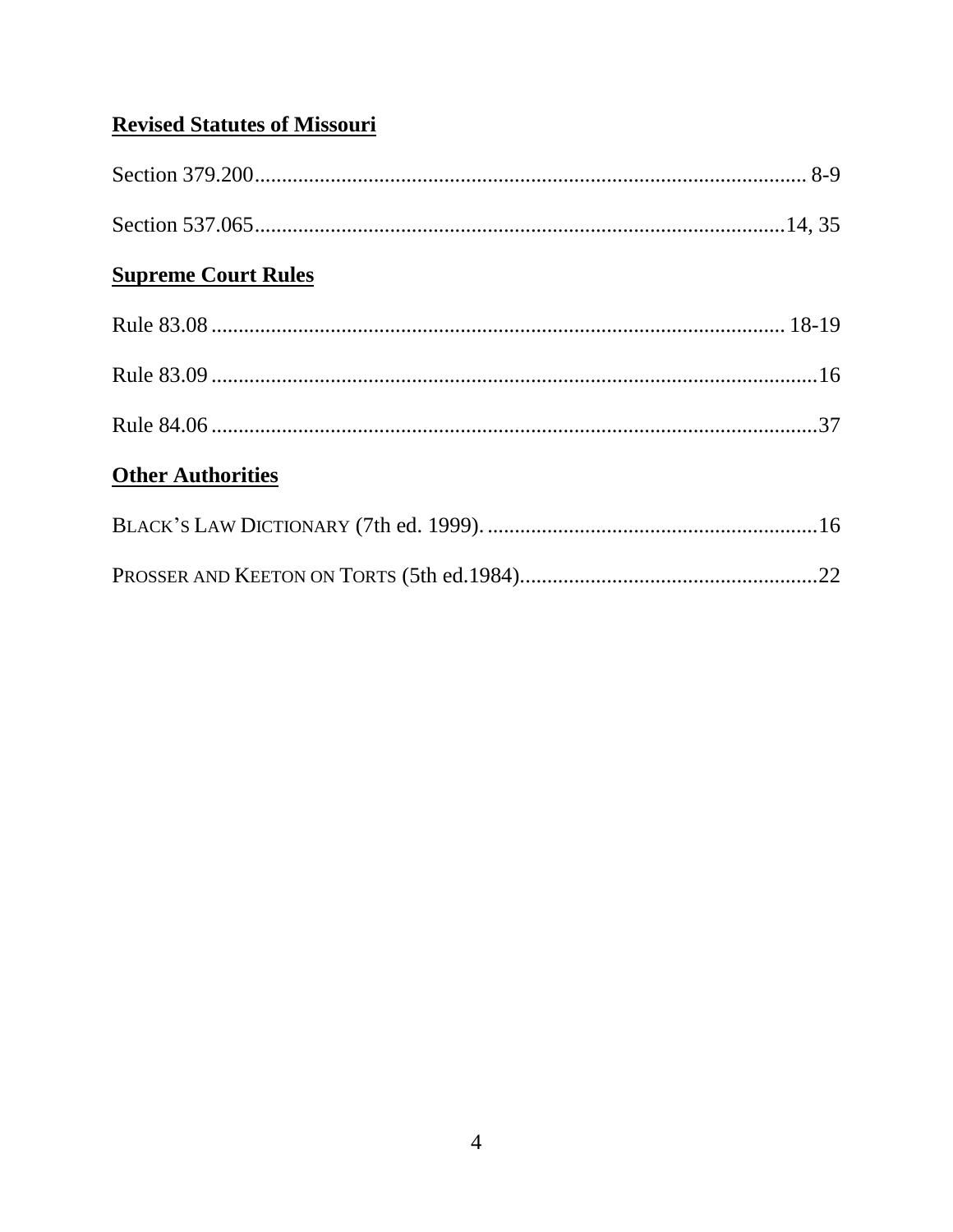#### **Reply of the Appellants**

This is an appeal of Appellants Kari Kinnaman-Carson and Randy Carson from the summary judgment entered in favor of the Westport Insurance Company on their equitable garnishment claim. In their initial brief, the appellants argued that Westport was not entitled to judgment as a matter of law because (1) the negligence of Westport's insured, ABC Specialty, Inc., that caused their damages in the underlying case was not excluded from Westport's insurance policy with ABC (Brief of the Appellants 22-49); and (2) in any case, Westport could not now disclaim coverage because it had elected to defend and indemnify ABC in the underlying case (Br. of Appellants 50-67).

In its response, Westport largely addresses neither of these issues directly. Instead, Westport principally seeks to re-litigate the underlying personal injury case which, of course, is not now before this Court. Without any support in the Record, the insurance company makes scurrilous allegations implying that it should not have to defend ABC because ABC and the appellants engaged in some unspecified sort of fraud. Westport attacks the organization of the appellants' brief. It defends the now-vacated opinion of the Missouri Court of Appeals earlier in this case – which itself recognized that it could not be reconciled with previous Missouri opinions.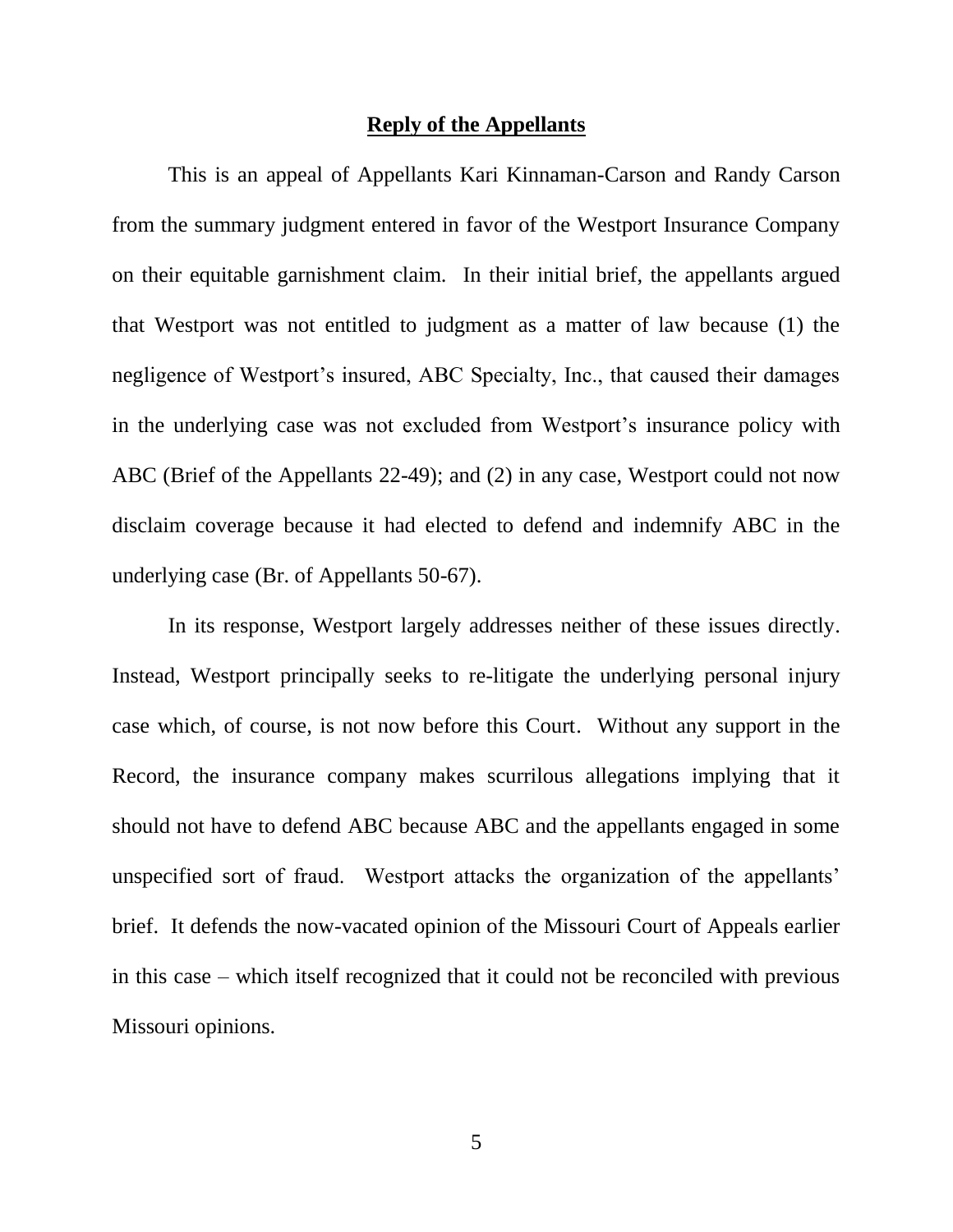For this Court to accept Westport's position – when it does substantively respond to the appellants' arguments – the Court would have to disregard the facts of this case, as well as the applicable law and precedent.

Little in Westport's brief logically addresses the appellants' arguments. The automobile exclusion in Westport's policy with ABC does not exclude coverage for the independent negligence of ABC in failing to secure its premises so as to prevent a third party from stealing a dangerous piece of machinery that foreseeably would injure innocent Missourians. And by electing to defend and indemnify ABC in full without a reservation of rights, ABC cannot subsequently disclaim coverage for the appellants' damages under the law of Missouri.

#### **I. Preliminary matters**

At the outset, two things must be made clear. First, Westport cannot now relitigate the underlying personal injury case. In these equitable garnishment proceedings, the judgment in that case is conclusive as to all facts and issues decided therein. The findings of fact and conclusions of law made in that judgment are binding in this equitable garnishment case.

Second, the proceedings before this Court in this case are completely independent of those earlier in the Court of Appeals, as if the intermediate appellate court's proceedings had not occurred. The opinion of the Court of Appeals is of no precedential value.

6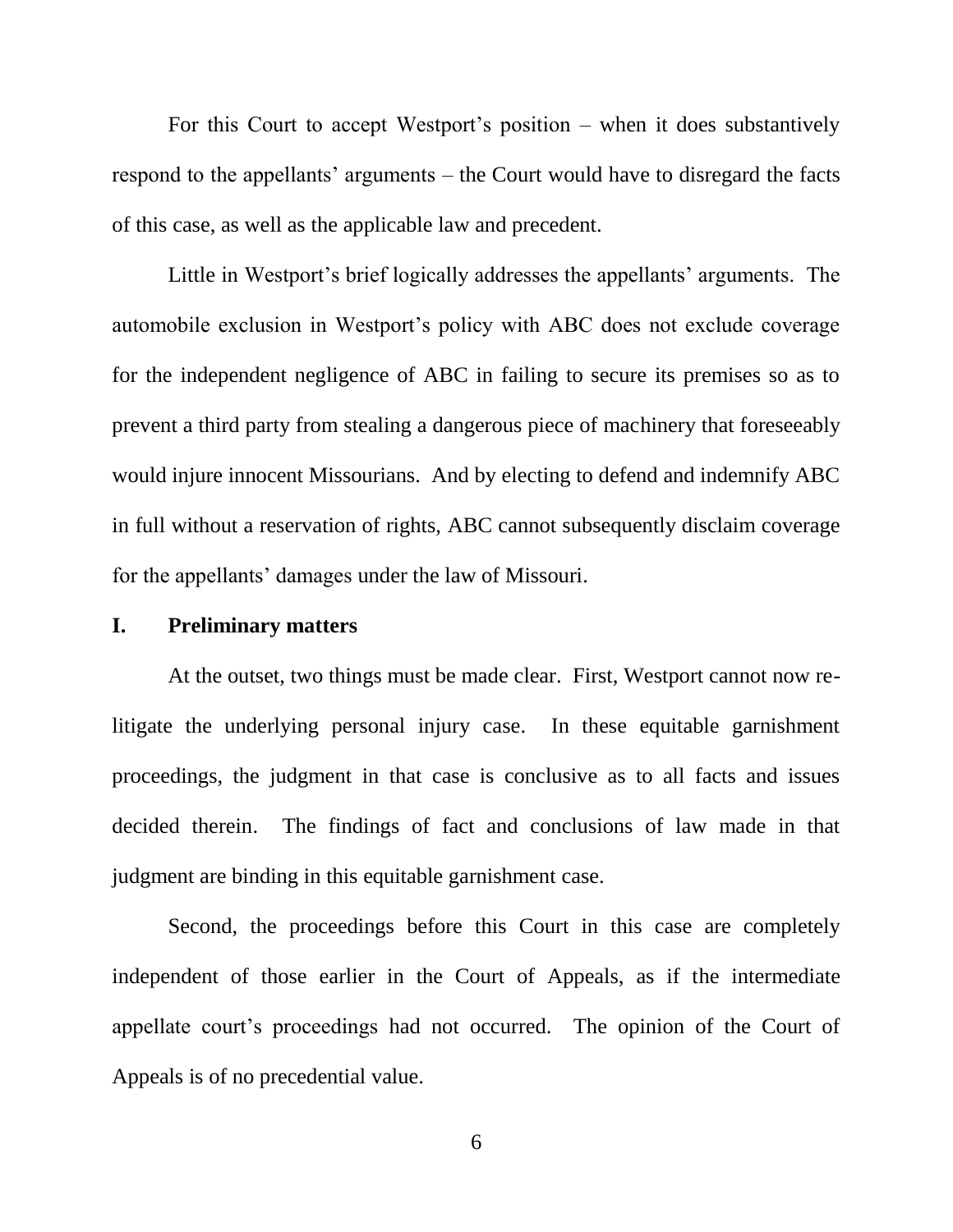## **a. The underlying judgment in the personal injury case is conclusive and binding as to all facts and issues decided therein.**

Throughout its brief, Respondent Westport Insurance Company seems to forget that this is an appeal from a summary judgment in its favor in an equitable garnishment proceeding. Instead, it seeks to re-litigate the question whether the negligence of its insured, ABC Specialty, Inc., caused the Kinnaman-Carsons' injuries. In this subsequent action, the underlying judgment is conclusive as to all questions and issues necessarily determined therein. The Honorable Kelly Moorhouse determined that ABC's negligent failure to secure its premises was a proximate cause of the Kinnaman-Carsons' damages. Westport agreed to indemnify and defend ABC in that action in full. It filed no motion for new trial and did not appeal. The longstanding law of Missouri is that it cannot now question the propriety of that judgment.

Because this is an appeal from a summary judgment in Westport's favor, the facts must be viewed a light most favorable to the non-movants, the Kinnaman-Carsons. *ITT Commercial Fin. Corp. v. Mid-Am. Marine Supply Corp.*, 854 S.W.2d 371, 376 (Mo. banc 1993). Nowhere in its brief does Westport even attempt to meet this standard.

A plaintiff in an equitable garnishment action must establish two elements in order to obtain her requested relief: (1) that she has obtained a judgment in his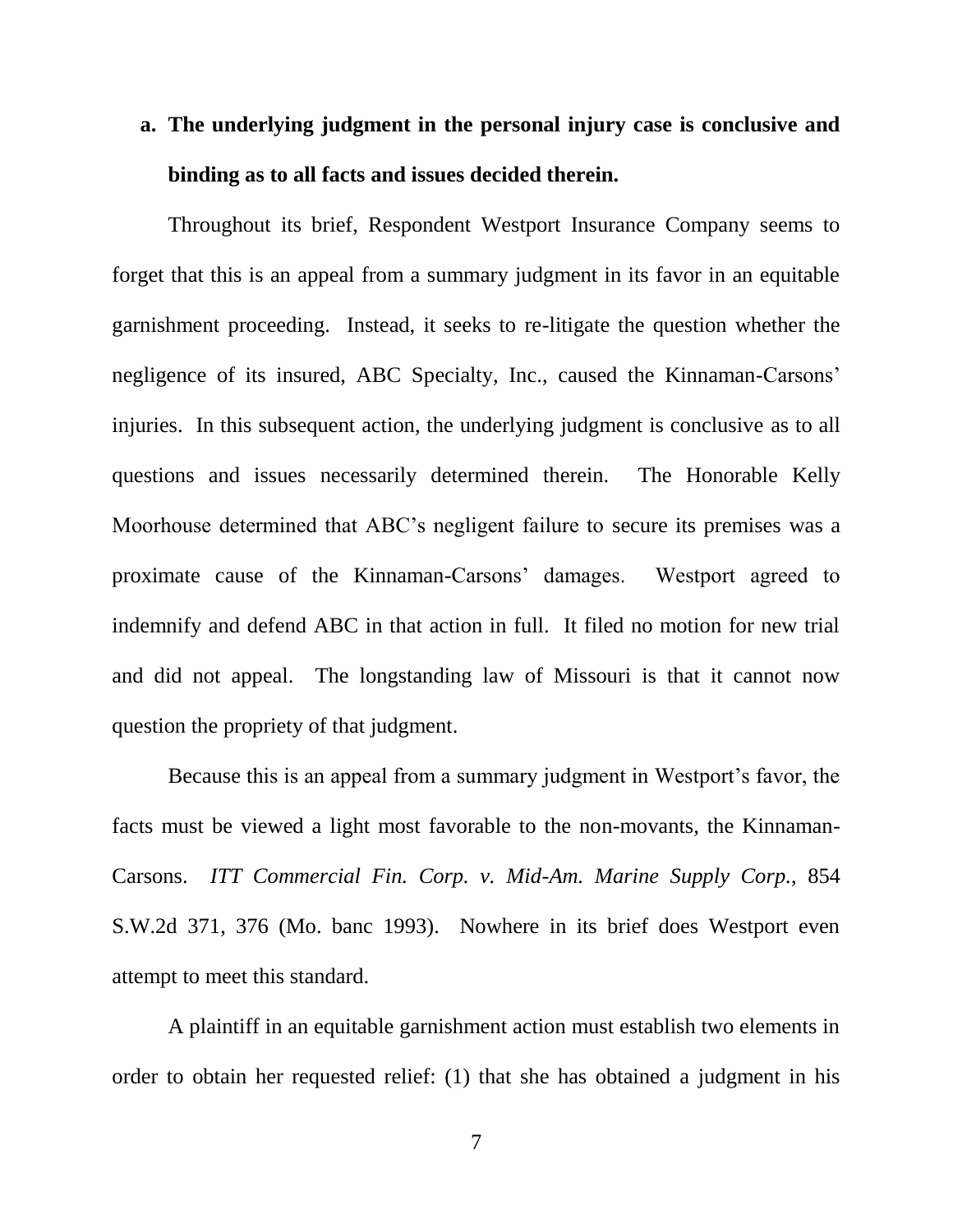favor against the insured during the policy period, and (2) that there is coverage. § 379.200, R.S.Mo. It is a longstanding principle of Missouri law that the facts as found in the judgment against the insured in the underlying personal injury case are final and certain. The underlying judgment cannot be relitigated in the equitable garnishment proceedings:

The general rule is that, [1] *where one is bound to protect another from liability, he is bound by the result of the litigation to which the other is a party, provided he had notice of the litigation, and an opportunity to control and manage it*, and [2] that the judgment rendered therein is conclusive in the subsequent action upon the indemnity contract as to all questions and issues necessarily determined therein.

*Lodigensky v. Am. States Preferred Ins. Co.*, 898 S.W.2d 661, 665 n.4 (Mo. App. 1995) (emphasis in the original) (quoting *Whitehead v. Lakeside Hosp. Ass'n*, 844 S.W.2d 475, 481 (Mo. App. 1992) (quoting *Finkle v. Western Auto. Ins. Co.*, 224 Mo. App. 285, 26 S.W.2d 843, 849 (1930))). When the insurer has not affirmatively reserved the right to disclaim coverage, the underlying judgment simply "bind[s] the insurer." *Id.* (quoting *Whitehead*, 844 S.W.2d at 481).

Westport obviously had notice of the underlying litigation against ABC, and had an opportunity to control and manage it. It clearly was following the case and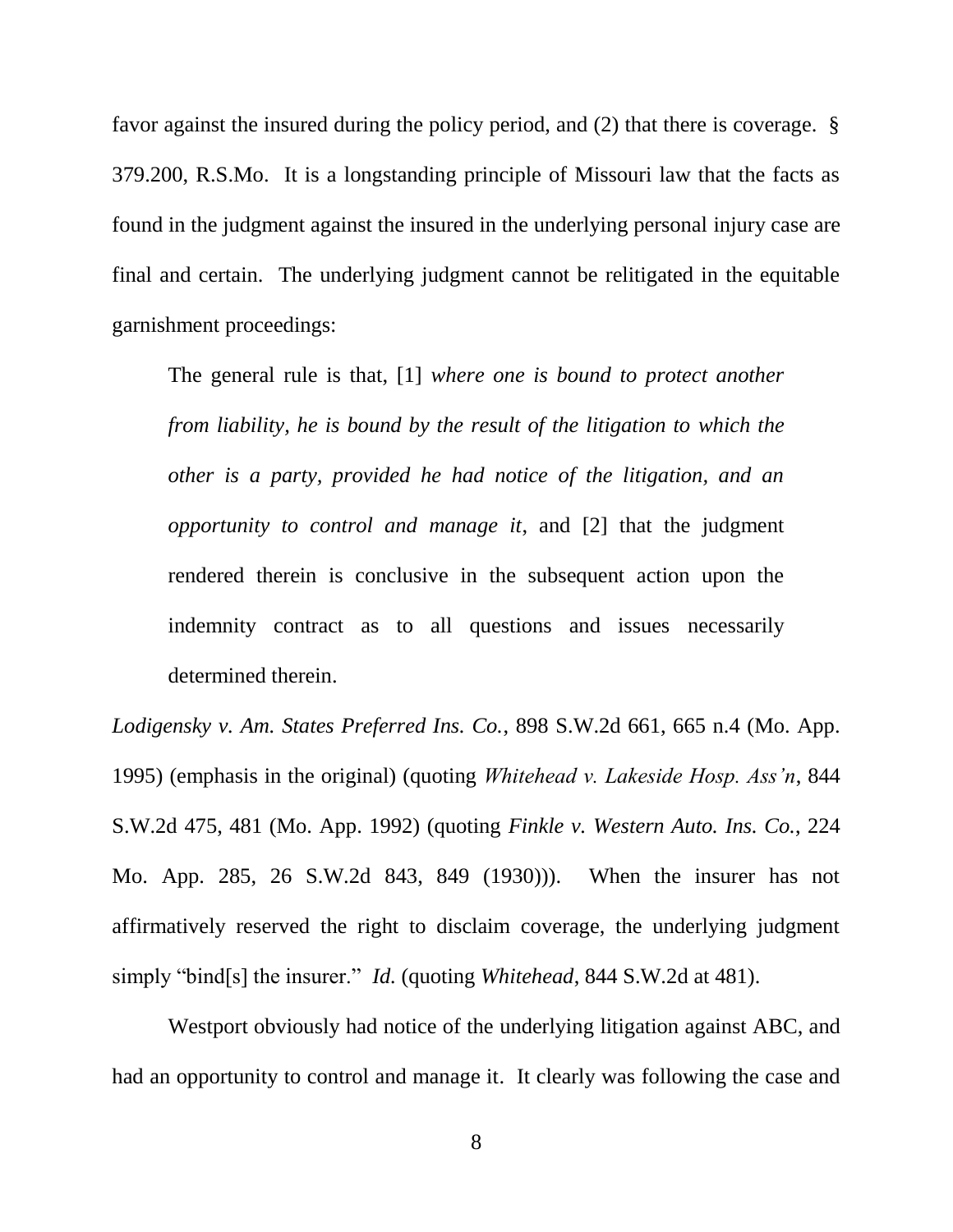remained involved throughout. Its counsel engaged in a series of correspondence with counsel for both ABC and the Kinnaman-Carsons regarding the case, beginning even before ABC's answer was due (L.F. 156). It flip-flopped throughout the litigation as to whether it should reserve its right to disclaim coverage and stay out of the proceedings, defend ABC with a reservation of rights, or reserve no rights and instead defend and indemnify ABC in full (L.F. 156, 168- 70, 171-72, 173). Finally, after judgment had been entered but before it was final, Westport settled on the last option listed above: it agreed to withdraw its only reservation of rights and instead defend and indemnify ABC in full (L.F. 4, 173). Westport filed no motion for new trial in the eight days between the date of that decision and the date of finality. It filed no notice of appeal thereafter.

But Westport nonetheless riddles its brief with attempts to question the judgment in the underlying personal injury case. In its statement of facts, Westport seeks to cast doubt on the underlying judgment's conclusion that ABC negligently failed to secure its premises, the Honda was stolen due to that negligence, and foreseeably was used to injure the Kinnaman-Carsons. Westport suggests instead that the Honda was stolen from the storage yard of someone named Falco who is not a party to this case and is not mentioned in the underlying judgment (Br. of Respondents 9, 10, 11, 19-20, 35). To discuss these alleged underlying facts, it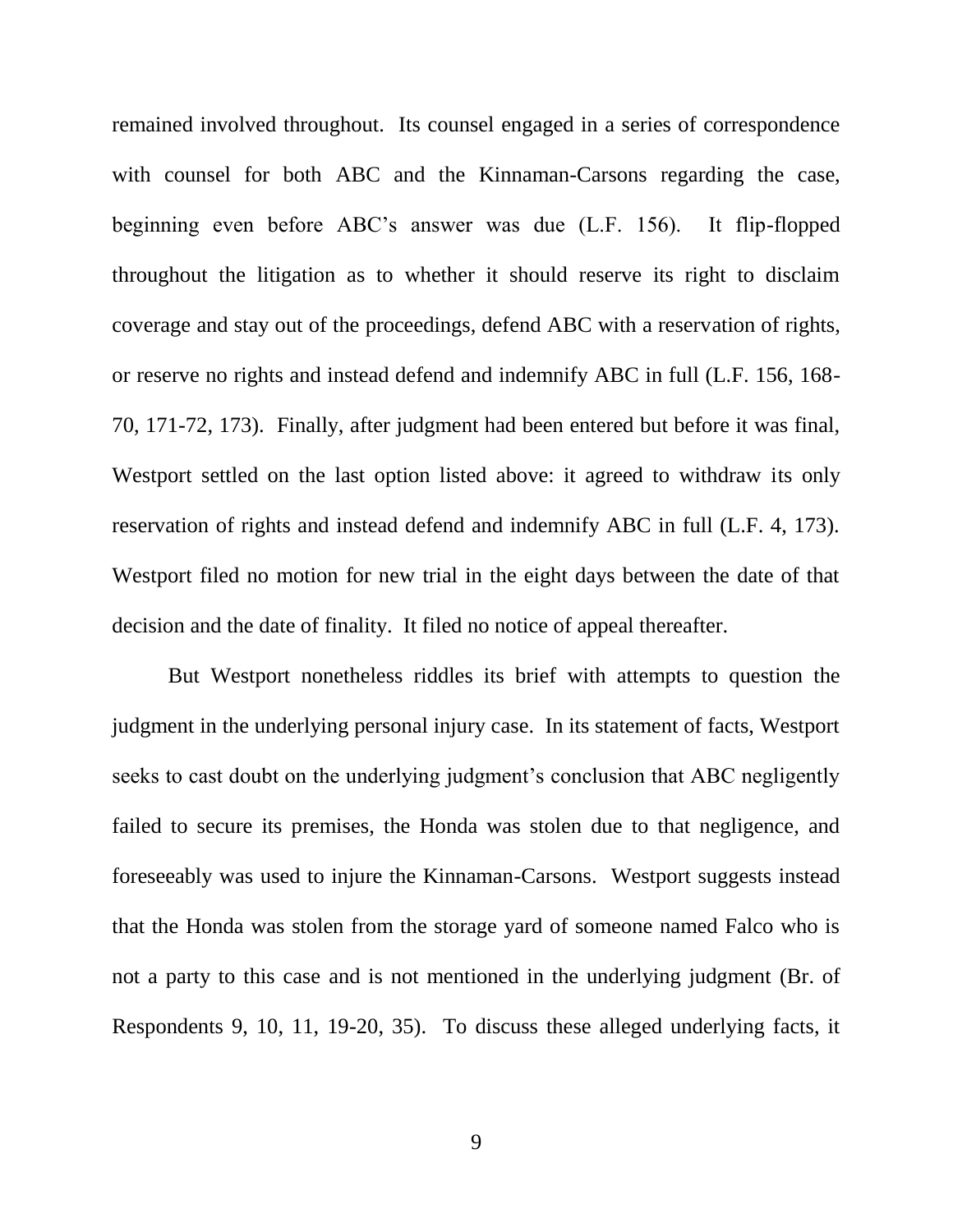refers to things other than the judgment or indeed to no support at all (Br. of Respondents 19-20, 33-35).

But in its judgment in the underlying personal injury case, Judge Moorhouse made specific findings of fact and conclusions of law as to the negligence of ABC that caused the Kinnaman-Carsons' injuries, which consequentially now are binding on Westport and are beyond question in this subsequent case. The Kinnaman-Carsons' injuries are "attributable to the negligence of Defendant ABC Specialty, Inc." (L.F. 178). "Wallace Hopkins, a passenger in the Honda, was either an employee or former employee of ABC Specialty, Inc. Hopkins gained possession of the vehicle and provided it to Norton" (L.F. 178).

"ABC Specialty, Inc. has a duty to maintain proper safeguards when hiring, training and supervising its employees or contractors to ensure the safety of others. This duty includes, but is not limited to, screening potential employees to ensure they are proper candidates for work in the towing industry. It also includes training its employees and contracts in the proper storage of vehicles and the vehicles' keys so that unauthorized individuals will not gain possession of the keys or the vehicles. Further, the duty includes supervision of its employees, contractors and its premises." (L.F. 179-80).

"ABC Specialty, Inc. had a fence around its police tow lot and a video surveillance camera on the premises as well. … [T]he Honda was removed from

10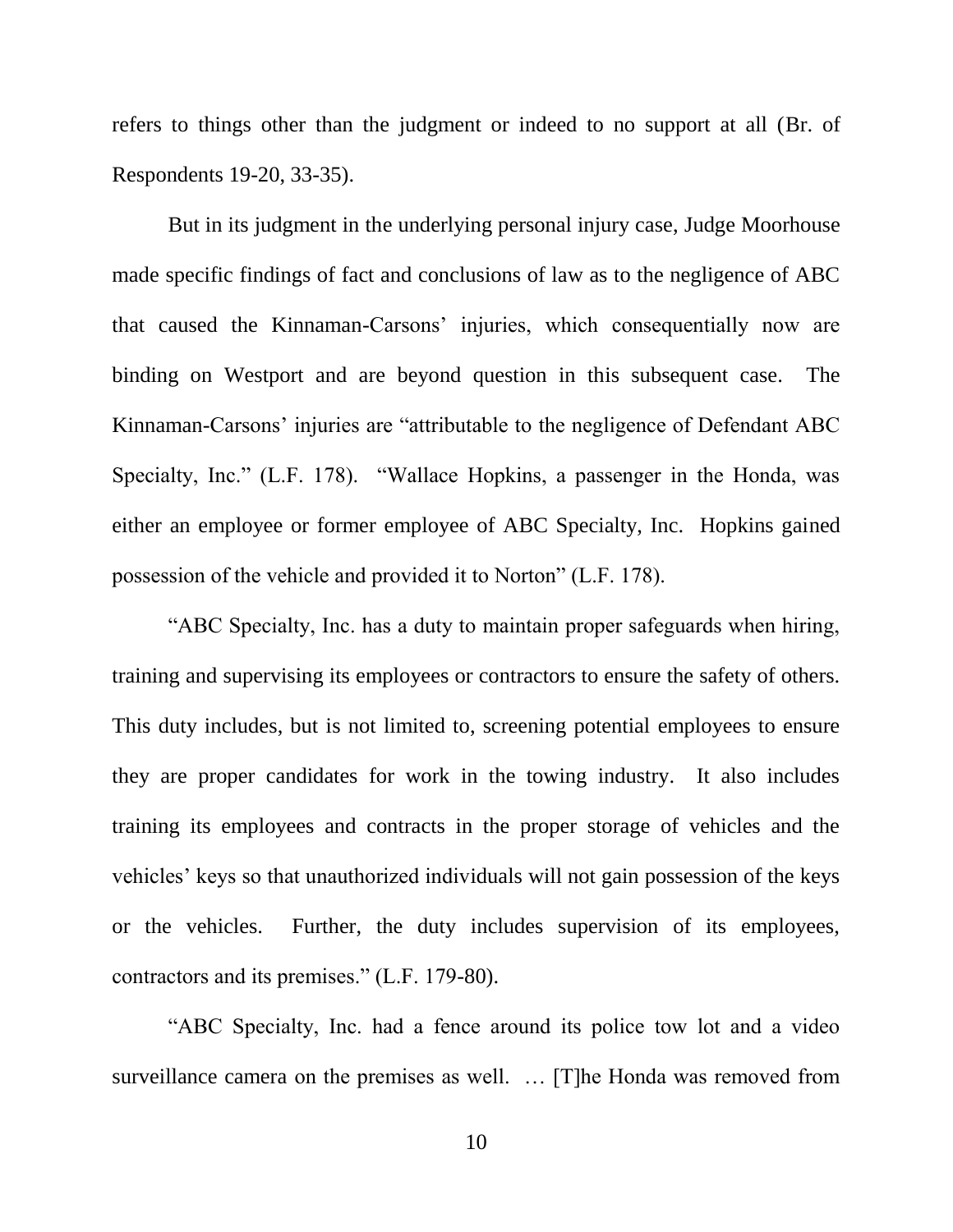the tow lot prior to the accident. … [T]he fence at the tow lot was not broken, nor were the locks on the gates tampered with or damaged. ... [A]s reported to the Lee's Summit Police Department, ABC Specialty, Inc. left the keys in the Honda and the Honda in the impound lot." (L.F. 180).

"ABC Specialty, Inc. breached its duty to properly screen employees when it hired Wallace Hopkins. ... ABC Specialty, Inc.'s failure to properly screen employees set into motion a course of events that led to Hopkins gaining access to the Honda and subsequently providing it to Norton." (L.F. 180).

"ABC Specialty, Inc. failed to properly safeguard the Honda vehicle, and further failed to properly safeguard the keys to the same by leaving the keys in an unsecured location. … [I]t is foreseeable that unauthorized third persons will attempt to remove vehicles that have been impounded in a police tow lot. ABC Specialty, Inc. is aware of this as evidenced by the fact that it has a fence around the lot and a security camera. It is foreseeable that when these vehicles are removed from a tow lot that the unauthorized third parties will use them to drive and there is a substantial likelihood that their driving will lead to an accident and cause injuries." (L.F. 181).

"ABC Specialty, Inc.'s breach was failing to prevent an unauthorized third party's acquisition and use of the vehicle that injured Plaintiff. This result necessarily flows as there was no evidence that the Honda Civic was used in the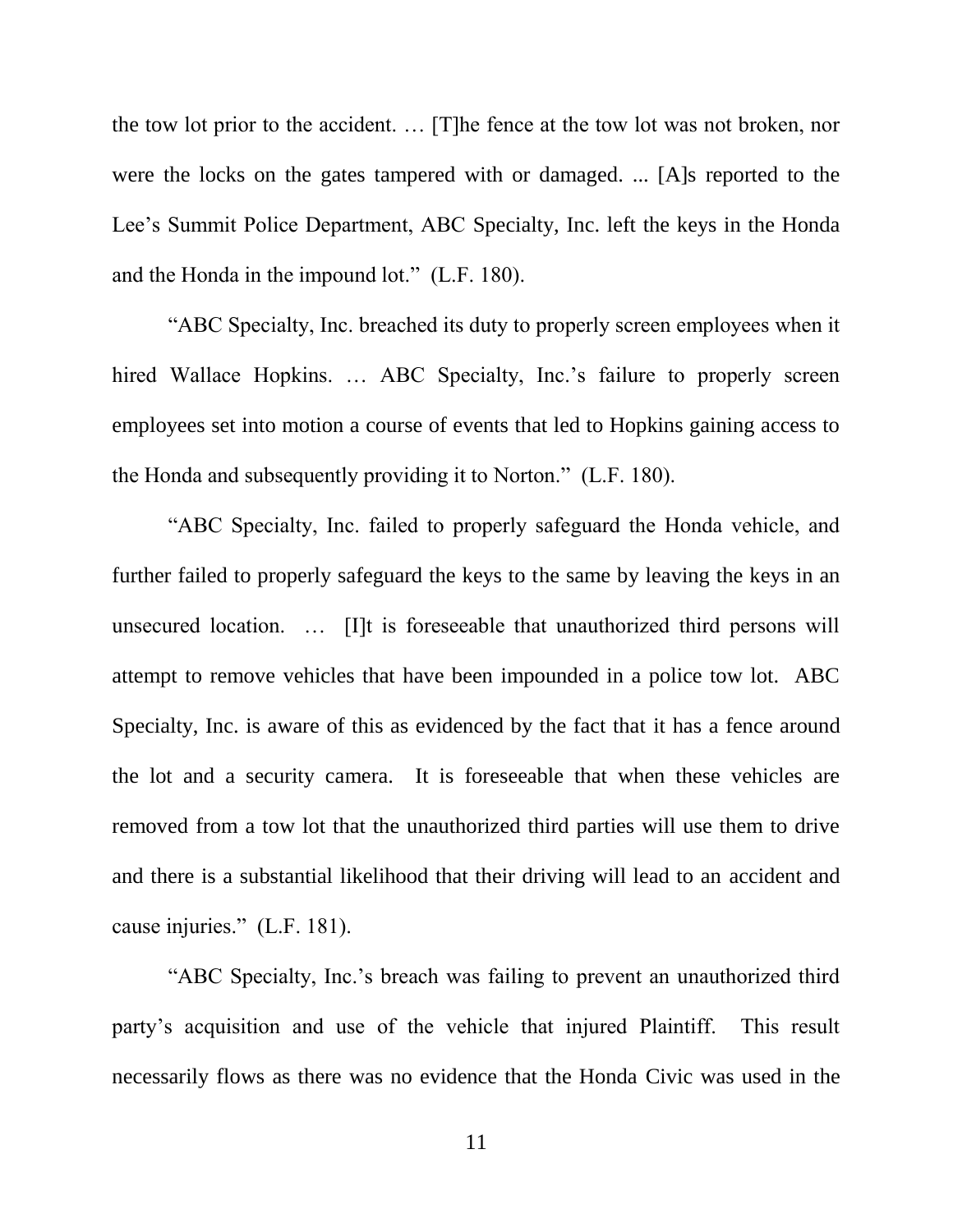towing business. In fact, the report from Lee's Summit Police Department indicates quite the opposite. It indicates that *the vehicle was kept in storage from the date of ABC Specialty, Inc.'s acquisition until the wreck.*" (L.F. 181) (emphasis added).

ABC Specialty, Inc. had a "lack of adequate security." (L.F. 182). Wallace Hopkins's "ability to gain access to the vehicle would be directly caused by ABC Specialty, Inc.'s failure to have adequate security measures in place." (L.F. 182).

"The breaches [of ABC's duties] were incident to the general business of ABC Specialty, Inc., and not incident to the use of the Honda to accomplish operations involved in ABC Specialty, Inc's towing business." (L.F. 182). The damages to Karri Kinnaman-Carson and Randy Carson both were the "direct and proximate result" of "the breaches of Defendant ABC Specialty, Inc." (L.F. 182- 83).

Thus, whatever Westport may wish had happened in the underlying case, that court conclusively found that the Honda was stolen from ABC's police tow lot because ABC negligently failed to secure its premises, that negligence was the direct and proximate cause of the Kinnaman-Carsons' injuries, and it was foreseeable. The question in this case, then, is whether the second element of the equitable garnishment – coverage for this negligence in Westport's policy with ABC – is satisfied. These facts, however, cannot be in dispute.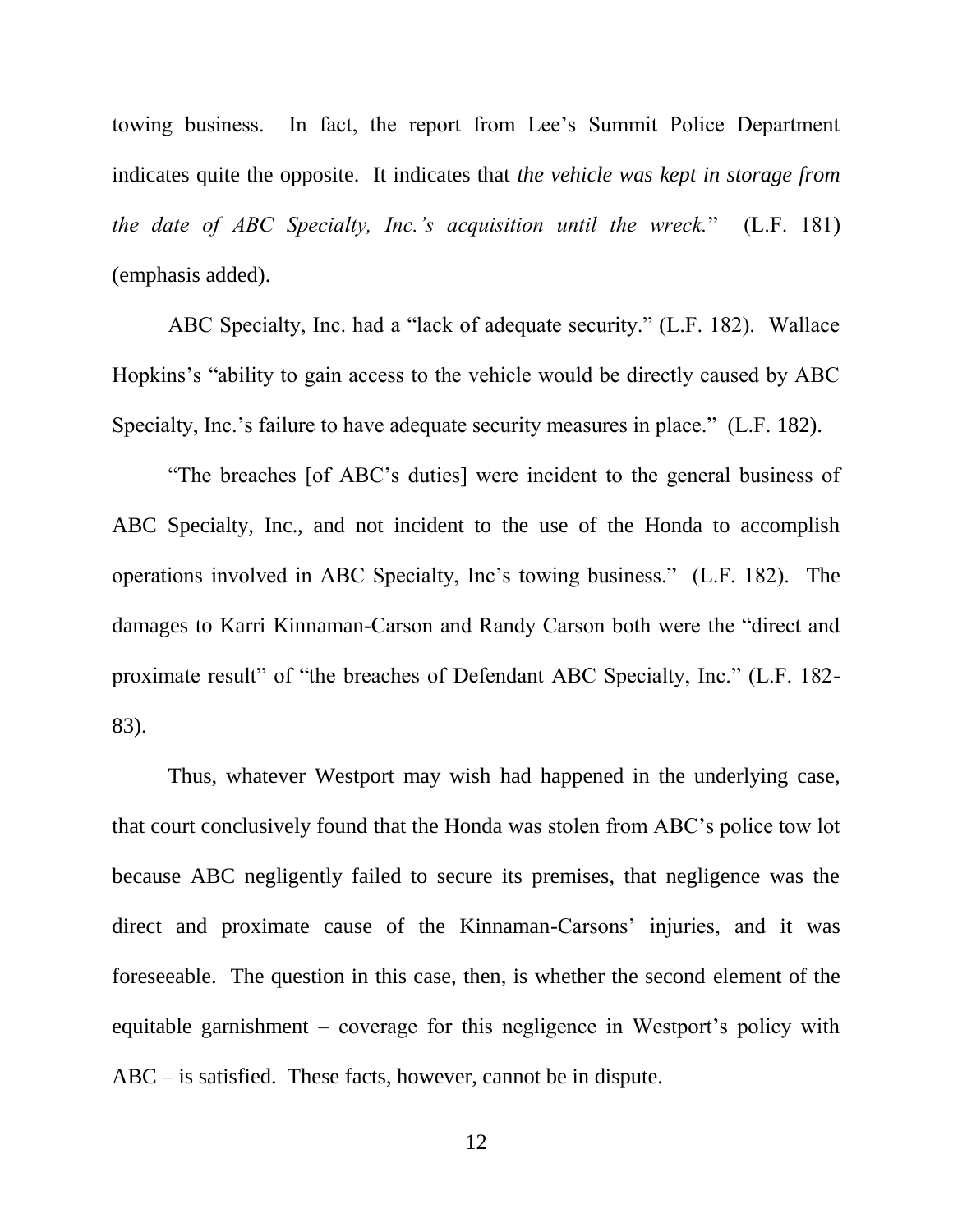Westport also bizarrely spends many pages contesting the lawfulness of the Kinnaman-Carsons' agreement with ABC under § 537.065, R.S.Mo. (Br. of Respondents 10-11, 33-35). Without any citation to any support whatsoever, Westport makes the scandalous and defamatory insinuation that the injured Kinnaman-Carsons colluded with ABC to defraud Westport in the 537.065 agreement, delaying in advising Westport of the settlement and purposefully taking advantage of the case's procedural posture (Br. of Respondents 34-35).

It is not surprising that Westport fails to back up this assertion with any citation to the Record, for this, too is belied by the judgment in the underlying case. There, the court noted that it "has reviewed an Agreement entered into by the parties pursuant to 537.065 RSMo. and finds the same to be fair, just and reasonable under all circumstances" (L.F. 183). In order for Westport's intimation of illicit behavior accusations to have any merit, Judge Moorhouse would have had to be in on the act. Of course, that makes no sense. And it certainly does not adhere to a view of the facts in a light most favorable to the Kinnaman-Carsons.

Because Westport plainly had notice of the litigation against ABC and an opportunity to control and manage it, it is bound by the result of that litigation. That judgment is conclusive in this subsequent action as to all these questions and issues determined therein. It fully satisfies the first element of the equitable garnishment statute.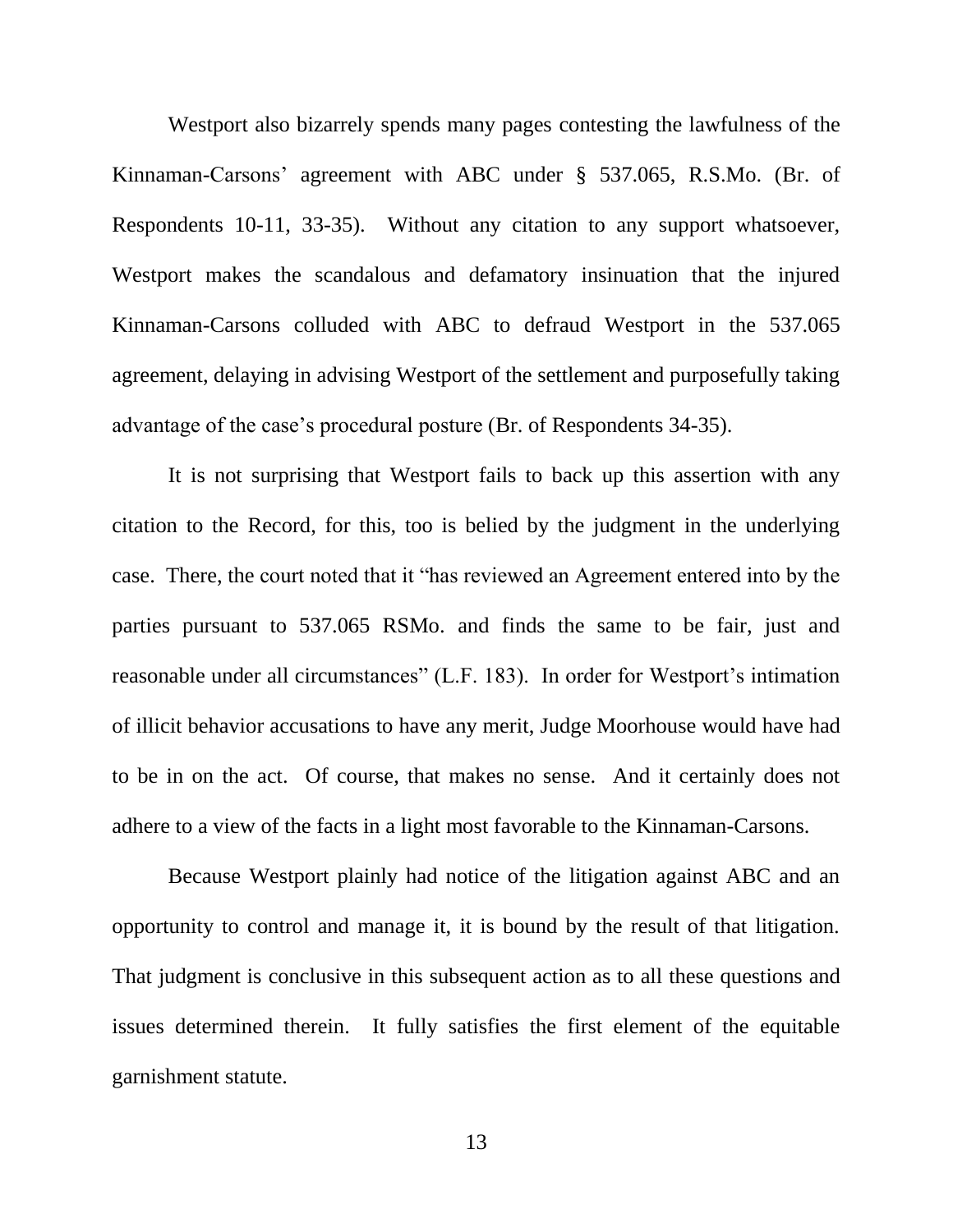**b. The earlier opinion of the Missouri Court of Appeals in this case is of no precedential value; it is of no consequence before this Court after transfer.**

Westport seems to misunderstand the role and function of this Court in these proceedings. This is not a review of the now-vacated opinion of the Court of Appeals in this case, as are cases brought to the Supreme Court of the United States on writ of *certiorari*. Rather, under Article V, § 10, of the Constitution of Missouri, this Court decides this transferred case as if it were on original appeal. The trial court's judgment is what is being reviewed, without regard to earlier proceedings in the intermediate appellate court.

Westport, however, discusses the Court of Appeals' proceedings at length in its Statement of Facts (Br. of Respondents 13-14). Without further explanation, Westport purports to incorporate by reference "the Court of Appeals' analysis and explanation" in its response to the appellants' first Point Relied On (Br. of Respondents 28-29). Its second footnote is a single-spaced block quote of the Court of Appeals' sixth footnote, which takes up nearly two pages of Westport's brief (Br. of Respondents 23-24).

To an objective reader, it could appear that Westport does not understand how this case came to this point; it suggests that the Court of Appeals transferred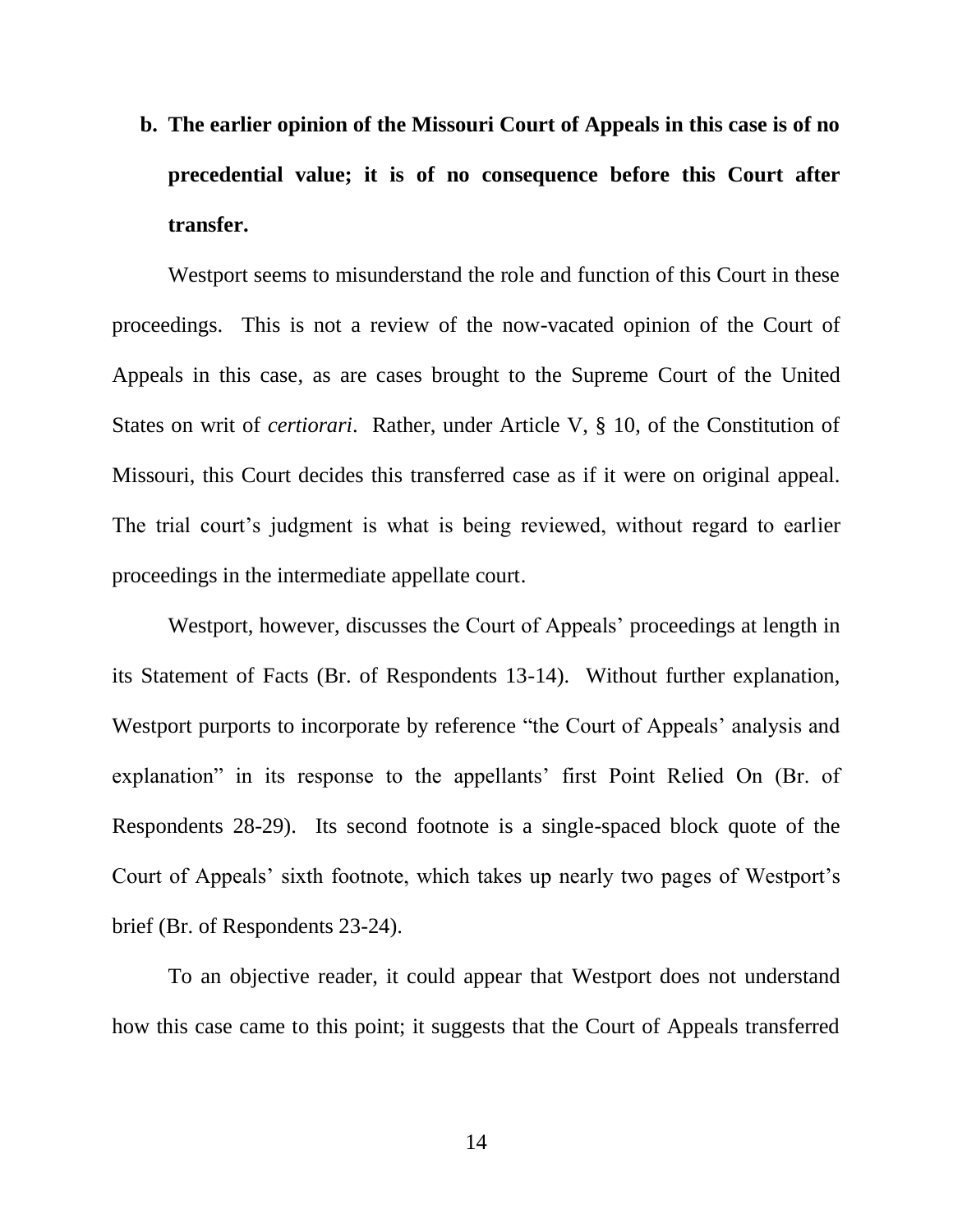the case to this Court (Br. of Respondents 14), when in fact this Court granted transfer itself.

When this Court transfers a case that first was decided by the Court of Appeals, it "review[s] the cause as though on original appeal." *Buchweiser v. Estate of Laberer*, 695 S.W.2d 125, 127 (Mo. banc 1985) (citing the Constitution of Missouri, Art. V, § 10); *see* Rule 83.09. Consequently, the "decision of the court of appeals in a case subsequently transferred is of no precedential effect." *Philmon v. Baum*, 865 S.W.2d 771, 774 (Mo. App. 1993). The Court of Appeals' opinion is "necessarily vacated and set aside and may be referred to as functus officio." *State v. Norman*, 380 S.W.2d 406, 407 (Mo. banc 1964). *Functus officio* means "having performed his or her office." BLACK'S LAW DICTIONARY 682 (7th ed. 1999). It describes an office or official body "without further authority or legal competence because the duties and functions of the original commission have been fully accomplished." *Id.*

Thus, in this case, whatever the Court of Appeals decided earlier on is of no force and effect. The law of Missouri is that it has no precedential value. The appellants do not ask this Court to reverse the Court of Appeals – indeed, there exists nothing to reverse upon this Court granting transfer. Rather, the question on appeal is whether *the trial court* erred, as if this were the original appeal.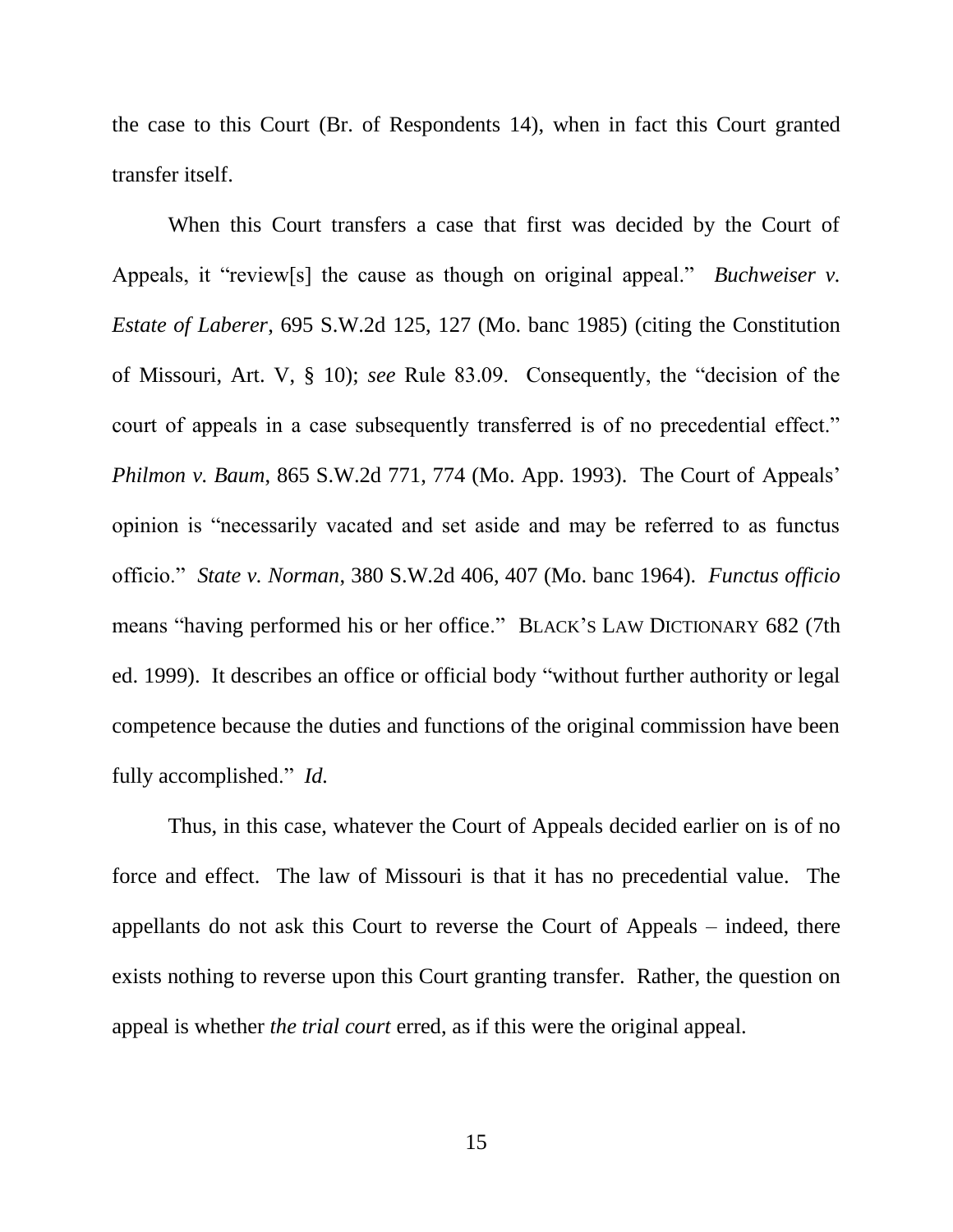The language of the judgment in the underlying personal injury case is plain and unambiguous. The findings of fact and conclusions of law in that judgment are conclusive to these proceedings: ABC is liable for the Kinnaman-Carsons' damages due to its negligent failure to secure its premises, which was the direct and proximate cause of their injuries and was foreseeable. The first requirement of the equitable garnishment statute was satisfied without question: this was the judgment against Westport's insured. The only question in this case before this Court, then, is whether the second element of the equitable garnishment – coverage under Westport's policy with ABC – is satisfied.

Westport's insurance policy with ABC must be construed to cover the negligence of ABC that caused the Kinnaman-Carsons' damages. The automobile exclusion in that policy does not exclude coverage for the independent negligence of ABC in failing to secure its premises such that the failure foreseeably would injure innocent Missourians. Because Westport elected to withdraw its reservation of rights and defend and indemnify ABC in full prior to the finality of the judgment in the underlying case, the law of Missouri prevents ABC from subsequently disclaiming coverage for the appellants' damages.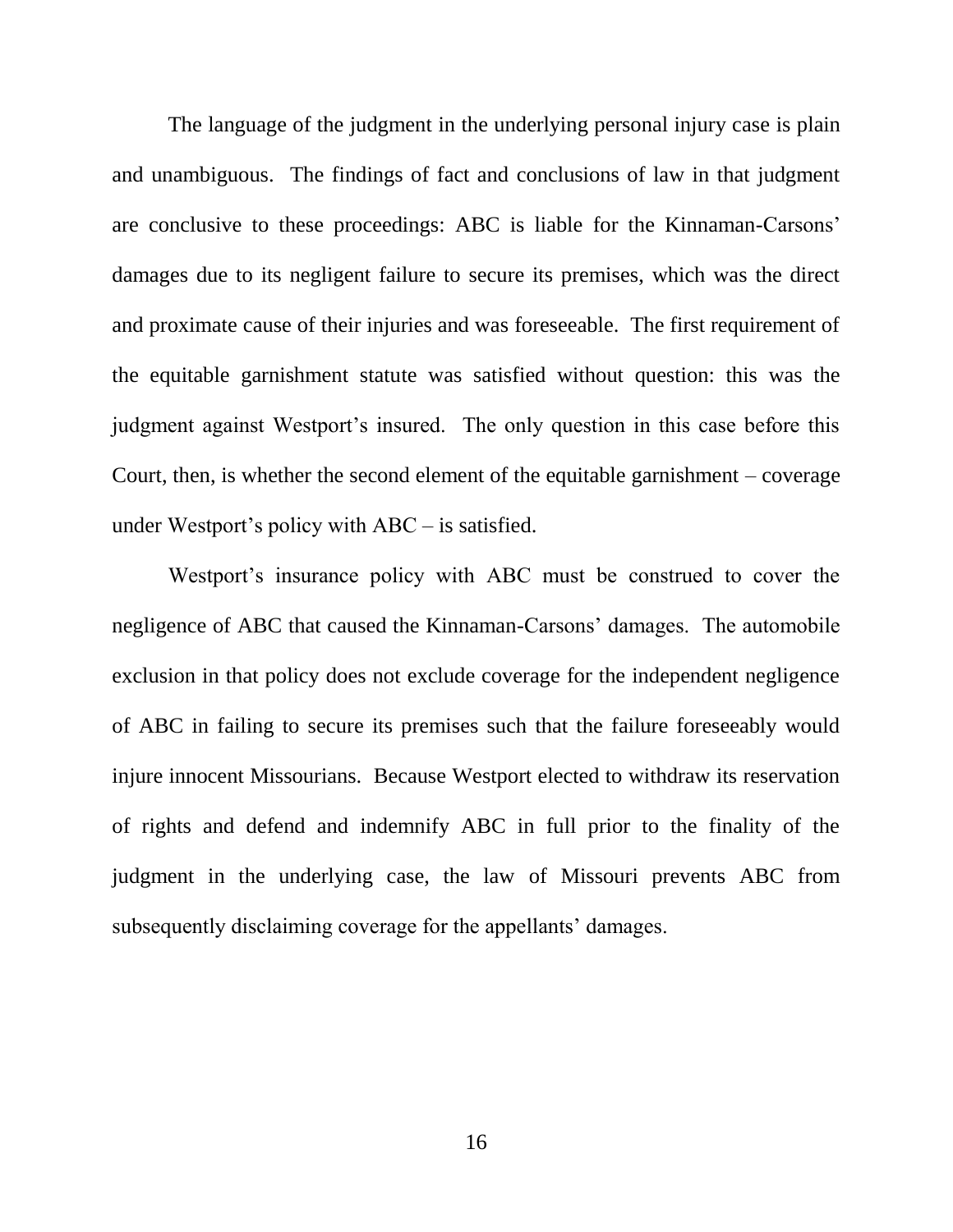## **II. Westport's insurance policy with ABC did not exclude coverage for the appellants' injuries.**

The appellants discussed at length in their initial brief Missouri's public policy of construing exclusions in insurance policies strictly against the insurer (Br. of Appellants 24-26). Westport's argument relies on ignoring this policy, and so Westport makes no mention of it in its brief.

The appellants' first Point Relied On concerns the applicability of "Exclusion G" in Westport's policy with ABC. The exclusion contains two paragraphs. The first states the general exclusion, and the second is dependent on the first. The first disclaims coverage for injuries "arising out of the ownership, maintenance, use, or entrustment to others of any … auto … owned or operated by or rented or loaned to any insured" (L.F. 59). The second says that if the occurrence that caused a claimant's injuries "involved the ownership, maintenance, use or entrustment to others of" an automobile, "this exclusion applies even if the claims against any insured allege negligence … in the supervision, hiring, employment, training, or monitoring of others" by the insured (L.F. 59).

Westport needlessly attacks the appellants for addressing the whole exclusion together in one Point Relied On, rather than several (Br. of Respondents 21-22). Westport suggests that "[t]his is improper pursuant to M.R.C.P. 83.08(b)," though it "will attempt to respond accordingly" (Br. of Respondents 21). Rule

17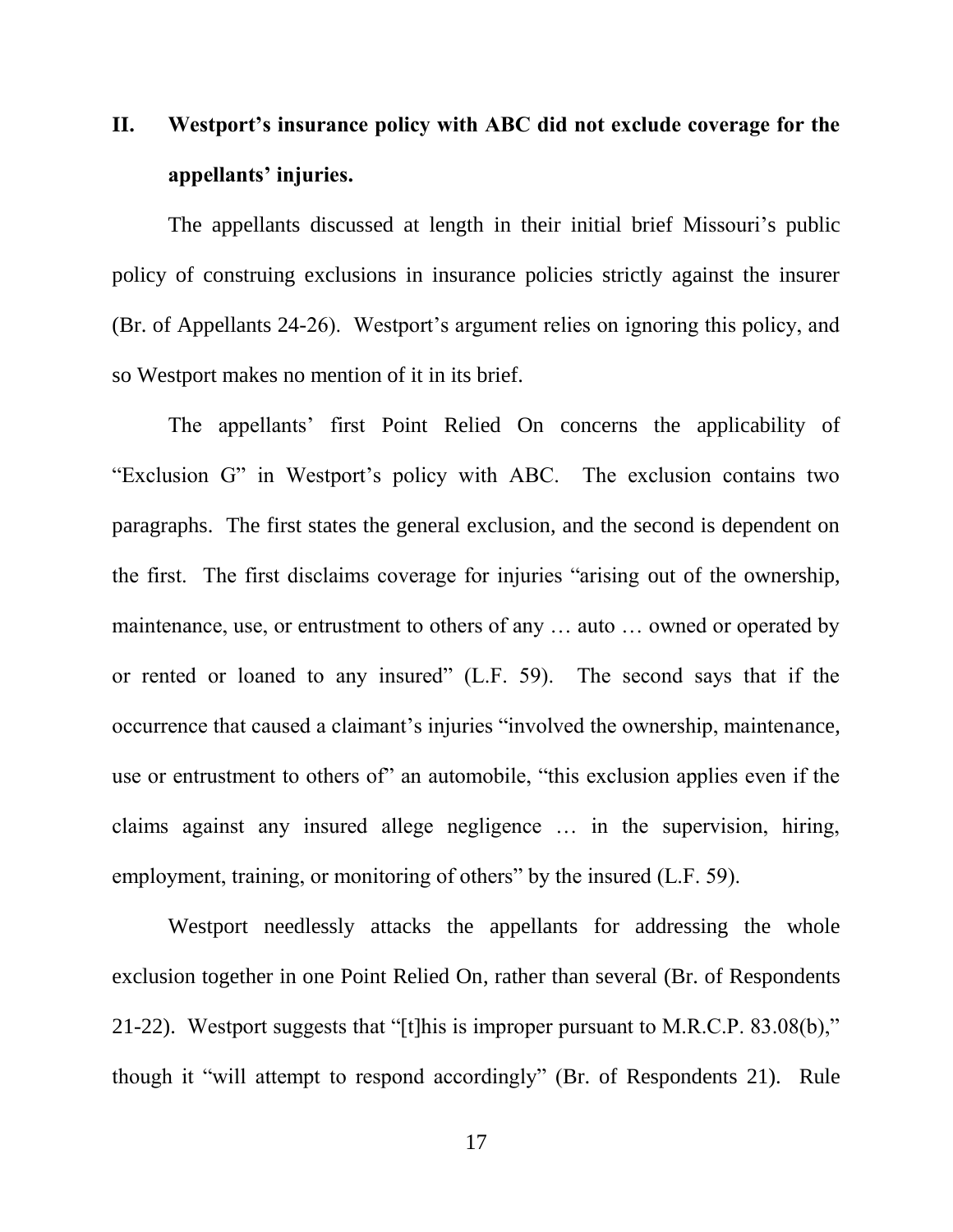83.08(b) mandates that a party's substitute brief in this Court "shall include all claims the party desires this Court to review, shall not alter the basis of any claim that was raised in the court of appeals brief, and shall not incorporate by reference any material from the court of appeals brief." This rule was designed to prevent the parties from raising an issue in this Court that was not raised before the Court of Appeals. *Linzenni v. Hoffman*, 937 S.W.2d 723, 726-27 (Mo. banc 1997).

The Kinnaman-Carsons have not altered the basis of any claim that they raised before the Court of Appeals, have stated no new argument, and incorporate no material from their brief in that court by reference. In their brief in the Court of Appeals, the Kinnaman-Carsons raised three separate points relied on concerning the propriety of applying Exclusion G to ABC's negligence in this case, when it just as easily could have raised one. In this court, they more economically were able to do exactly that: Westport was not entitled to judgment as a matter of law because Exclusion  $G$  – both paragraphs – cannot be construed to exclude ABC's negligence in the underlying case. That does not alter the basis of their claims or incorporate material from their earlier brief by reference.<sup>1</sup> Their claims remain

 $\overline{a}$ 

<sup>&</sup>lt;sup>1</sup> Westport, on the other hand, has included an entire portion of its Brief before the Court of Appeals as the first twelve pages of its Appendix. Westport refers to these Appendix pages once (Br. of Respondents 21).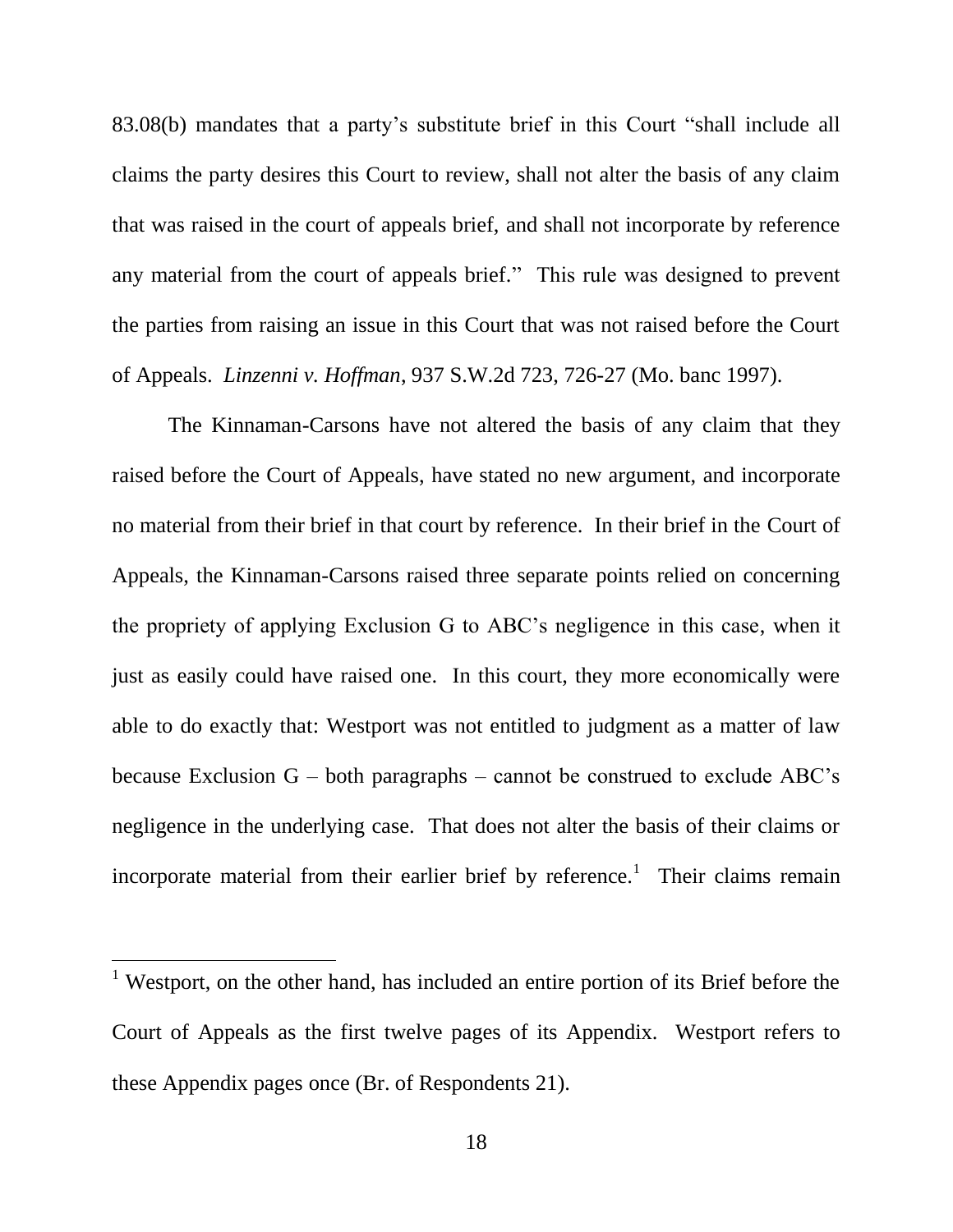precisely the same, merely more concisely stated. Their brief complies with Rule 83.08(b).

As to the first paragraph, Westport seeks to have this Court abandon Missouri's public policy of construing exclusionary insurance policy language against the insurer. Instead, Westport bends and twists the facts of this case to view them in a manner least favorable to the Kinnaman-Carsons, eventually coming up with an unreasonable interpretation of the automobile exclusion.

The indisputable facts of this case conclusively show that Westport's insured failed to secure its premises adequately, such that an unauthorized third party was able to steal a dangerous piece of property that later was used to injured the Kinnaman-Carsons. It was foreseeable that ABC's failure to have adequate security would lead to this theft, later causing injuries to innocent people in this way.

Westport's policy with ABC excluded coverage for injuries "arising out of the ownership, maintenance, use, or entrustment to others of any automobile owned or operated by" ABC. While one cause may have been ABC's ownership of an auto or another's use of an auto, which would be excluded, yet another cause is ABC's negligent failure to secure its premises leading to foreseeable injury. It does not matter that the dangerous piece of property stolen was an automobile. The Kinnaman-Carsons' injuries do not "arise out of" that fact. An unauthorized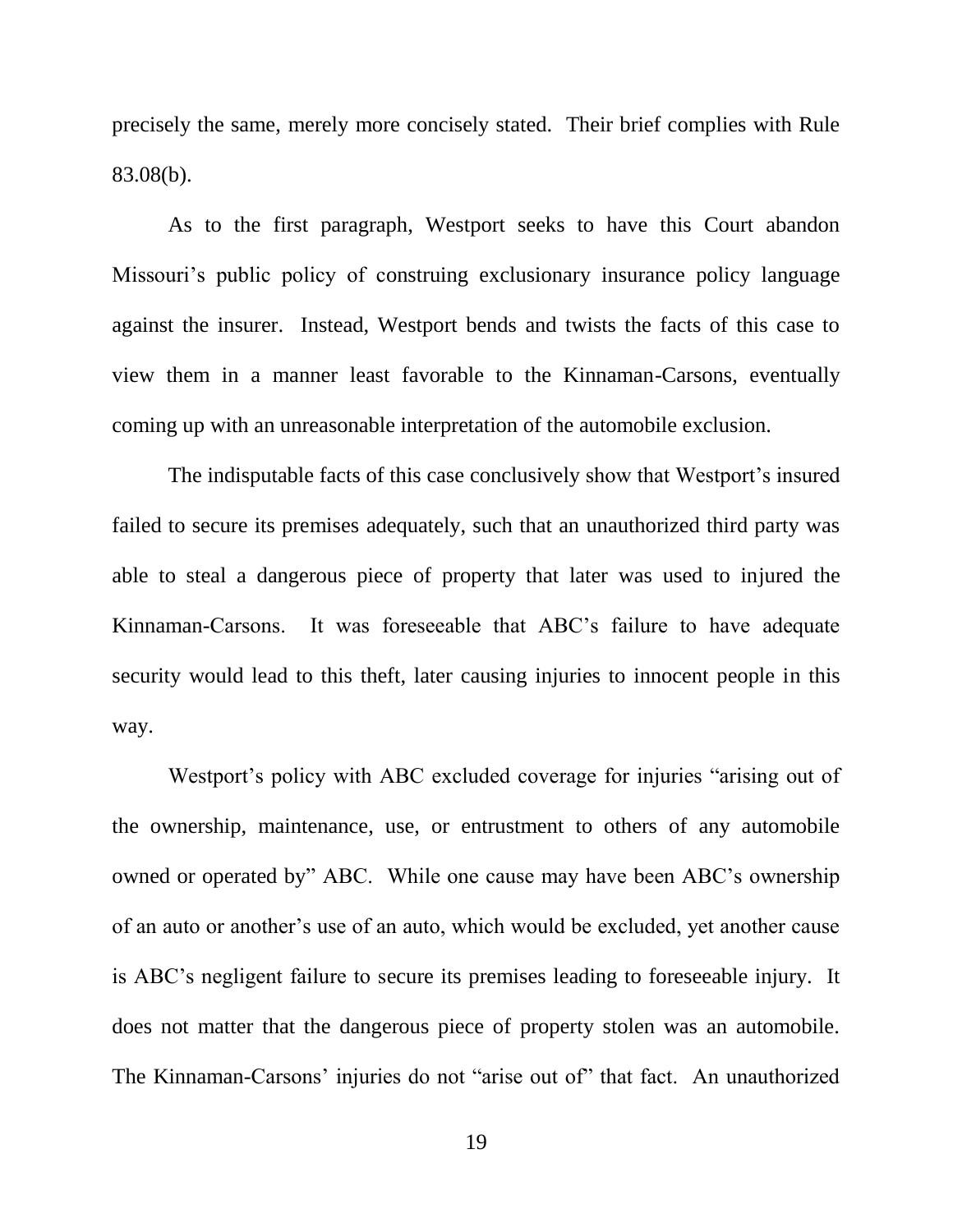third party could have stolen any other dangerous piece of property, such as a gun. The theft of any dangerous piece of property due to a failure to maintain adequate security foreseeably would lead to it being used to injure an innocent Missourian. The appellants' injuries do not "arise out of" ABC's use or ownership of an automobile. They arise out of ABC's negligence in failing to prevent its premises so as to prevent foreseeable injuries.

The Kinnaman-Carsons explained at length in their opening brief (pp. 34-36) that in Missouri, where "an insured risk and an excluded risk constitute concurrent proximate causes of an accident, a liability insurer is liable so long as one of the causes is covered by the policy." *Braxton v. U.S. Fire Ins. Co.*, 651 S.W.2d 616, 619 (Mo. App. 1983). This is the "concurrent cause doctrine." *Green v. Penn-America Ins. Co.*, 242 S.W.3d 374, 383 (Mo. App. 2007).

In a series of six open-ended questions to which it gives no answers, Westport baldly suggests that the concurrent cause doctrine is not the law of Missouri (Brief of Respondents 25-30). The concurrent cause doctrine is the principle that when damages have two concurrent causes, one of which a policy excludes and one it does not, the policy does not exclude a claim for the damages because one cause is covered. Not only is this doctrine firmly established in Missouri, but our public policy of construing insurance policies strictly in favor of coverage requires it. When one covered cause of the appellants' injuries is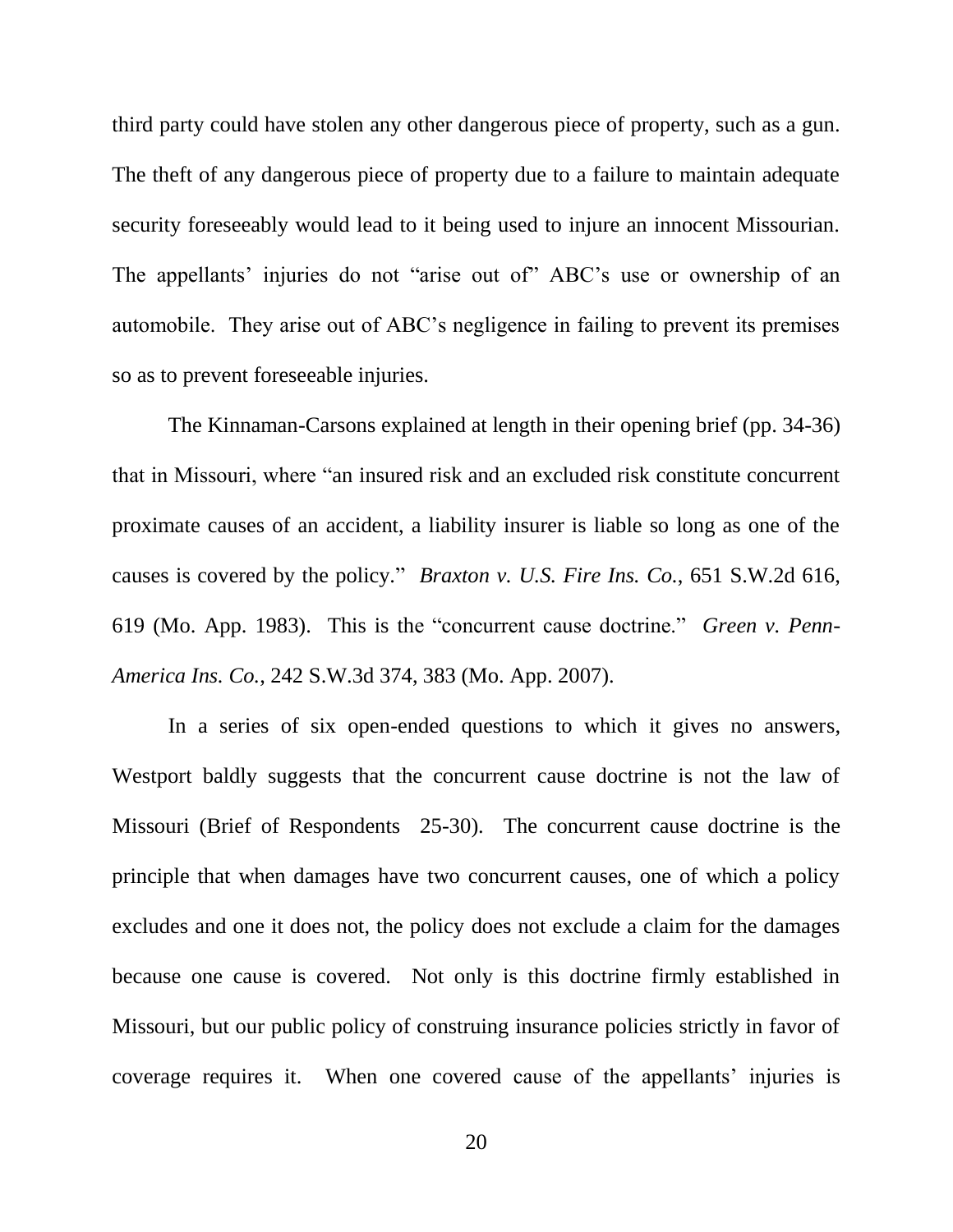concurrent with a potential non-covered cause, the law of Missouri is that the policy is construed in favor of coverage.

The concurrent cause doctrine has been upheld as the law of Missouri numerous times. Although it first was applied in its modern form in this state in *Braxton*, *supra*, the Court of Appeals noted in that opinion that it is a longstanding doctrine in any jurisdiction that, like Missouri, requires that exclusionary clauses in insurance policies with contested meanings must be construed strictly against the insurer. If it were otherwise, the law could "be summed up as an uncomplicated syllogism: [the plaintiff] admits that his injury was caused by [an automobile]; the policy excludes from coverage any bodily injury arising out of the use of [an automobile]; therefore, [the plaintiff's] injury is not covered by the policy." 651 S.W.2d at 618.

Missouri's concurrent cause doctrine, however, serves to invalidate this syllogism and brings the law regarding concurrent causes into line with the requirement that courts construe ambiguous insurance policy exclusions strictly against the insurer and in favor of coverage. Concurrent causation arises as a normal doctrine in American tort law when "two causes concur to bring about an event, and either one of them, operating alone, would have been sufficient to cause the identical result." PROSSER AND KEETON ON TORTS, § 41, at 266 (5th ed.1984). In *Callahan v. Cardinal Glennon Hosp.*, 863 S.W.2d 852, 862-63 (Mo. banc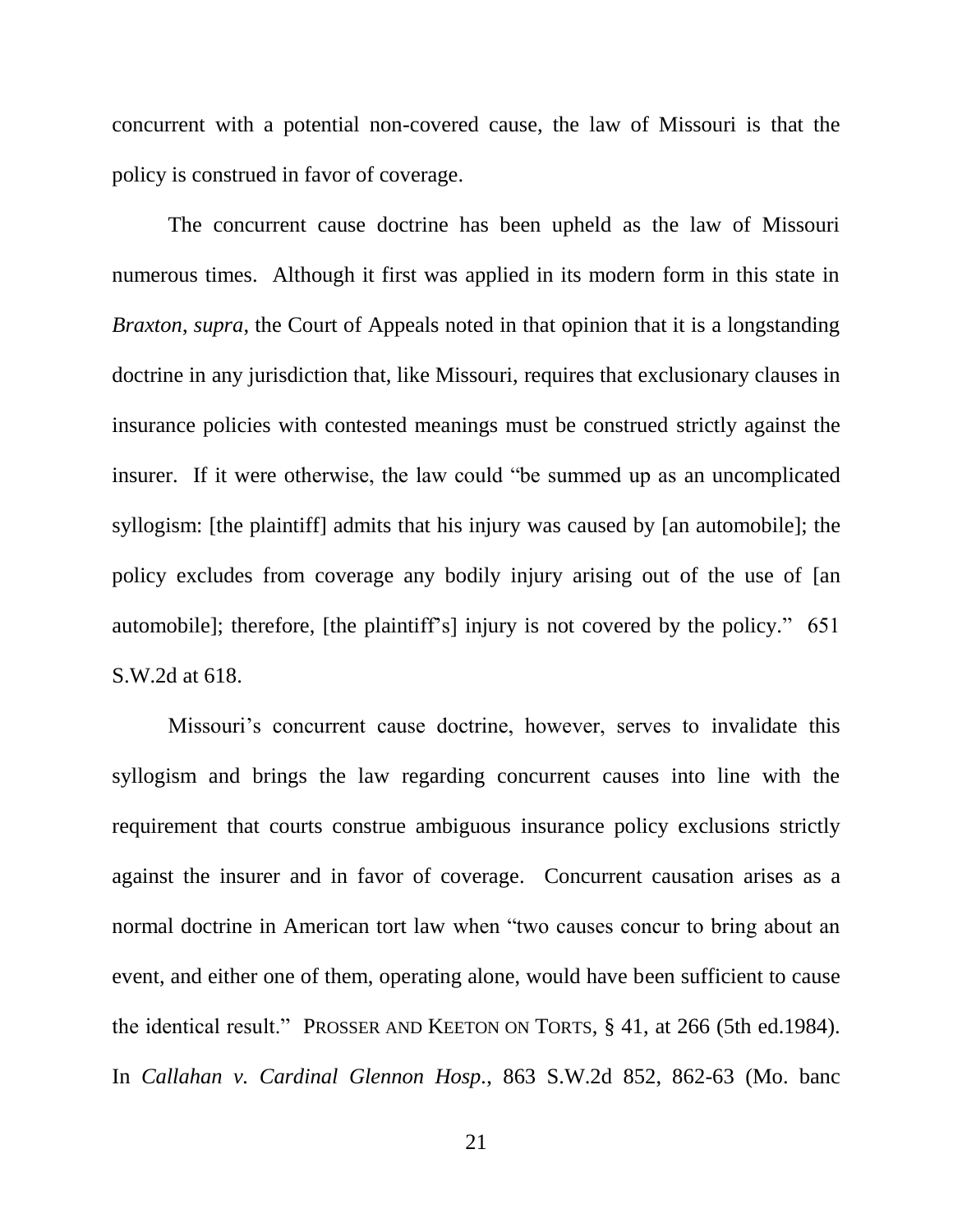1993), the famous "two fires" case, this Court adopted this definition, restating the case as one "involving two independent torts, either of which is sufficient in and of itself to cause the injury...." *Id.* at 862-63.

Since *Braxton*, Missouri courts consistently have followed this reasoning and upheld the sensible doctrine of concurrent causation, such that when one excluded proximate cause of an injury acts concurrently with a non-excluded cause, the insurance policy exclusion is read strictly in favor of coverage for the non-excluded cause. *See, e.g.*, *Am. States Ins. Co. v. Porterfield*, 844 S.W.2d 13, 15 (Mo. App. 1992); *Centermark Properties, Inc. v. Home Indem. Co.*, 897 S.W.2d 98, 99-103 (Mo. App. 1995); *Columbia Mut. Ins. Co. v. Neal*, 992 S.W.2d 204, 207-09 (Mo. App. 1999); *Hunt v. Capitol Indem. Corp.*, 26 S.W.3d 341, 345 (Mo. App. 2000); *Bowan v. Gen. Sec. Indem. Co. of Ariz.*, 174 S.W.3d 1, 7 (Mo. App. 2005) (noting that the concurrent cause doctrine is "broadly accepted").

In *Braxton*, the court also reviewed similar cases from California, Louisiana, Washington, New York, New Jersey, Massachusetts, Minnesota, New Hampshire, Illinois, and Colorado applying this doctrine in the same manner. 651 S.W.2d at 619-20. In *State Farm Auto. Ins. Co. v. Partridge*, 10 Cal.3d 94, 109 Cal.Rptr. 811, 514 P.2d 123 (1973), a homeowner's policy excluded coverage for injuries arising out of the use of an automobile. A passenger in the insured's car was injured when a pistol discharged as the car traveled over a rough section of road.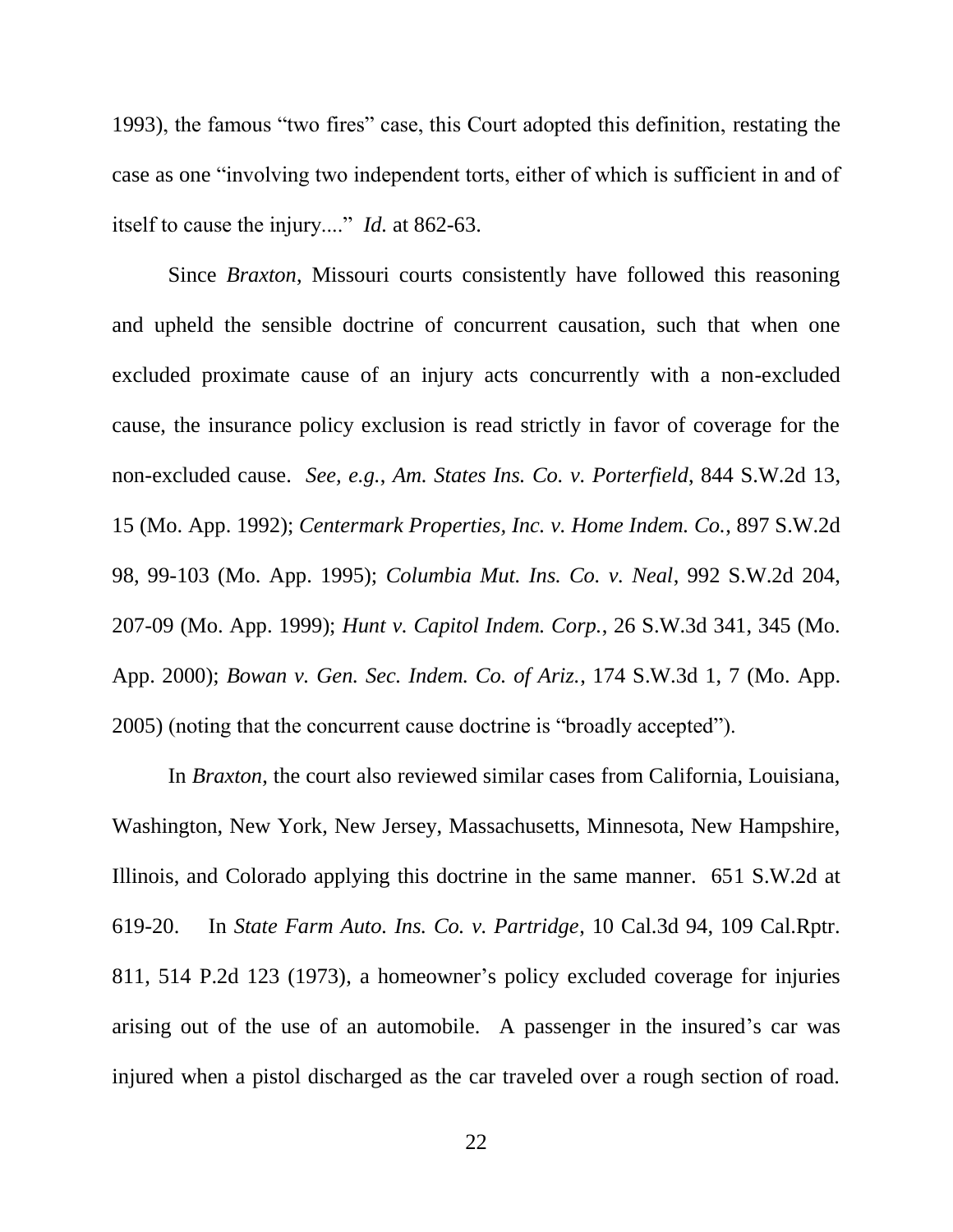The insured had negligently modified the trigger mechanism of the pistol to give it "hair trigger action." The court found that the policy applied despite the automobile use exclusion, since the negligent modification of the gun and the use of the automobile were concurrent proximate causes of the passenger's injury, only one of which was excluded from the policy.

In *Le Jeune v. Allstate Ins. Co.*, 365 So.2d 471 (La. 1978), a deputy sheriff assigned to escort a funeral cortege failed to stop his vehicle and properly secure an intersection. His negligence resulted in a collision between the hearse and another vehicle. The sheriff's professional liability policy excluded coverage for injuries "arising out of the ownership, operation, or use" of motor vehicles. The court found coverage under the policy only because of the exclusionary clause at issue expressly did not apply "where the insured's act is a result of negligence independent of, even though concurring with, his use of an automobile." *Id.* at 479.

In *N.J. Prop. Liab. Guar. Ass'n v. Brown*, 174 N.J.Super. 629, 417 A.2d 117 (1980), the court considered a homeowner's policy which excluded injuries "arising out of business pursuits except activities therein which are ordinarily incident to non-business activities." The insured purchased a pistol for the protection of his business. A friend dropped by his office on a social visit. As the insured showed his friend the new pistol, it discharged. The court recognized that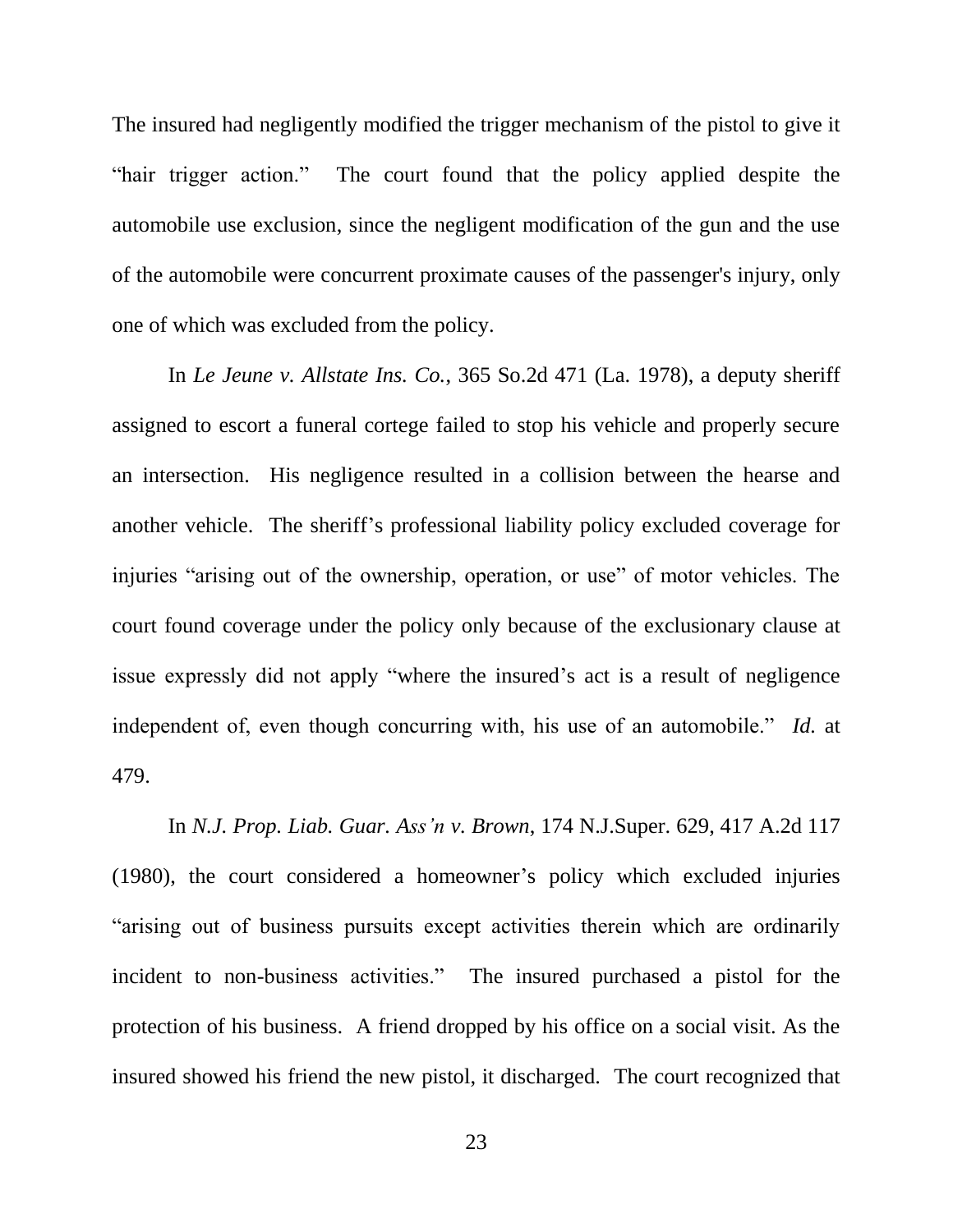the resulting injuries were "causally related" to the insured's business pursuits. Nevertheless, it found coverage because the injury also arose from concurrent (and non-excluded) non-business causes.

In *Bulyga v. Underwriters at Lloyd's*, 1 Mass.App. 359, 297 N.E.2d 68 (Mass. App. 1973), a liability policy issued to a fireworks company excluded coverage for "liability arising from [f]ireworks which are intended to travel through the air or to move from the position in which they are fired." During a fireworks display, an aerial bomb exploded while still within its firing tube. Fragments of the tube struck a spectator some 360 feet away from the firing site. A jury found that the insured had been negligent in failing to place a barrier around the firing tube to deflect shrapnel. The court found coverage for the insured's negligence under the policy, despite the fact that the explosion of the aerial bomb was also a factor in causing the injury.

The Court of Appeals in *Braxton* noted that this similarly applied in Missouri because exclusions from coverage must "be accomplished by language unequivocal in its meaning." 651 S.W.2d at 619 (quoting *Cochran v. Standard Accident Ins. Co. of Detroit*, 219 Mo. App. 322, 271 S.W. 1011 (1925)). Thus, where "the language in the policy at issue [i]s reasonably susceptible of two interpretations, the court [i]s required to apply the construction most favorable to the insured and this is especially true when the clause in question attempts to limit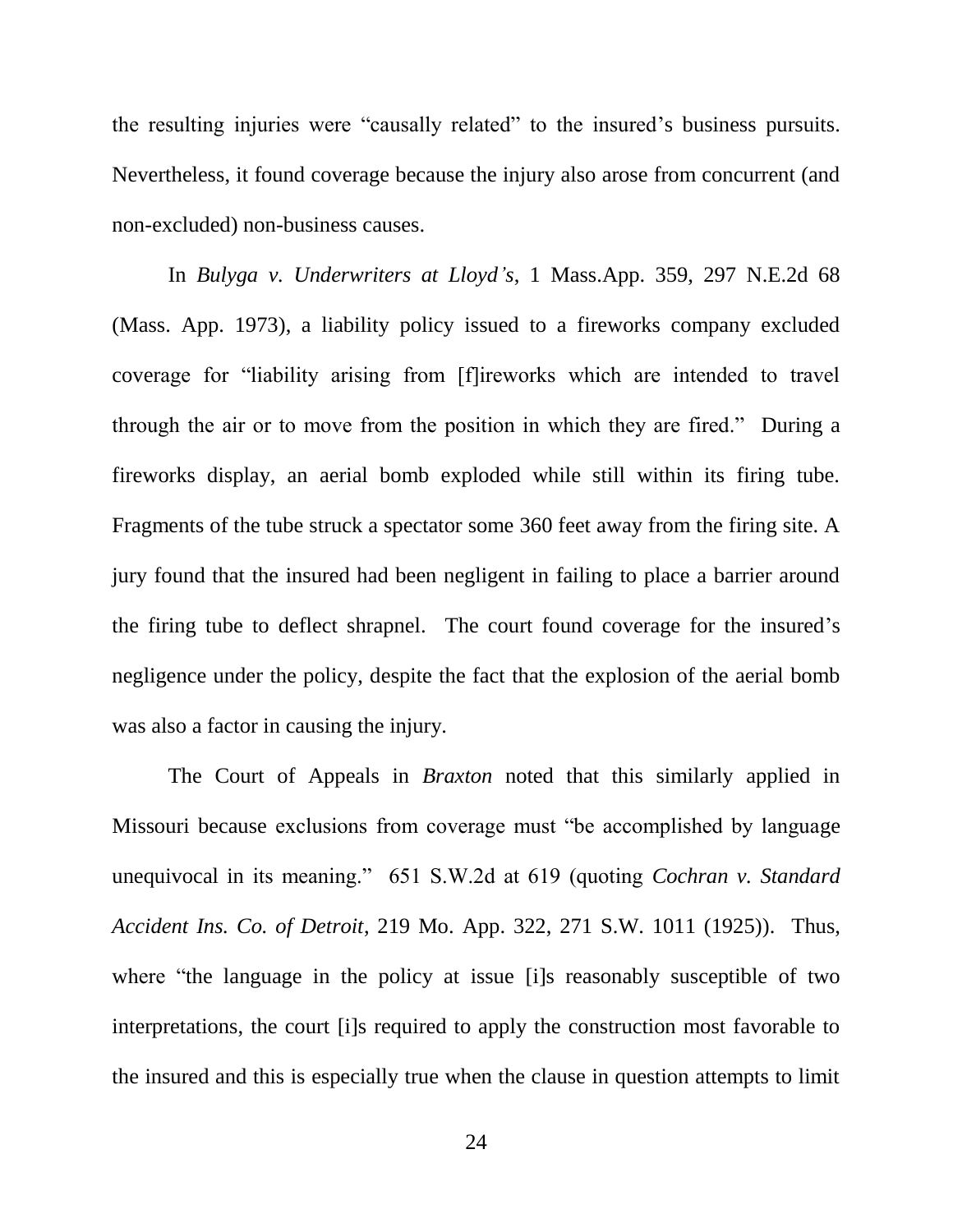or exclude coverage under the policy." *Id.* (quoting *Heshion Motors v. Western Int'l Hotels*, 600 S.W.2d 526, 537 (Mo. App. 1980)).

The first paragraph of Westport's policy with ABC excludes coverage for injuries "arising out of the ownership, maintenance, use or entrustment of any" automobile "owned or operated by or rented or loaned to any insured" (L.F. 59). While one proximate cause of the Kinnaman-Carson's injuries may have been the negligent ownership of an automobile or Mr. Hopkins and Ms. Norton's negligent use of an automobile, which arguably are excluded from coverage under Exclusion G, the trial court held in the underlying judgment that another, concurrent proximate cause of the Kinnaman-Carsons' injuries was ABC's negligence failure to secure its premises, which plainly is not excluded under Exclusion G. Westport believes that the language does exclude this, because an automobile was involved in the injuries.

But the language used in the exclusion is not "involving;" it says "arising out of." The trial court in the underlying personal injury case held that the Kinnaman-Carsons' damages arose out of ABC's negligent failure to secure its premises, not merely the use or ownership of an automobile. The first paragraph of Exclusion G plainly must be construed strictly in favor of covering this negligence not specifically excluded, and not unreasonably to exclude something its plain language does not exclude.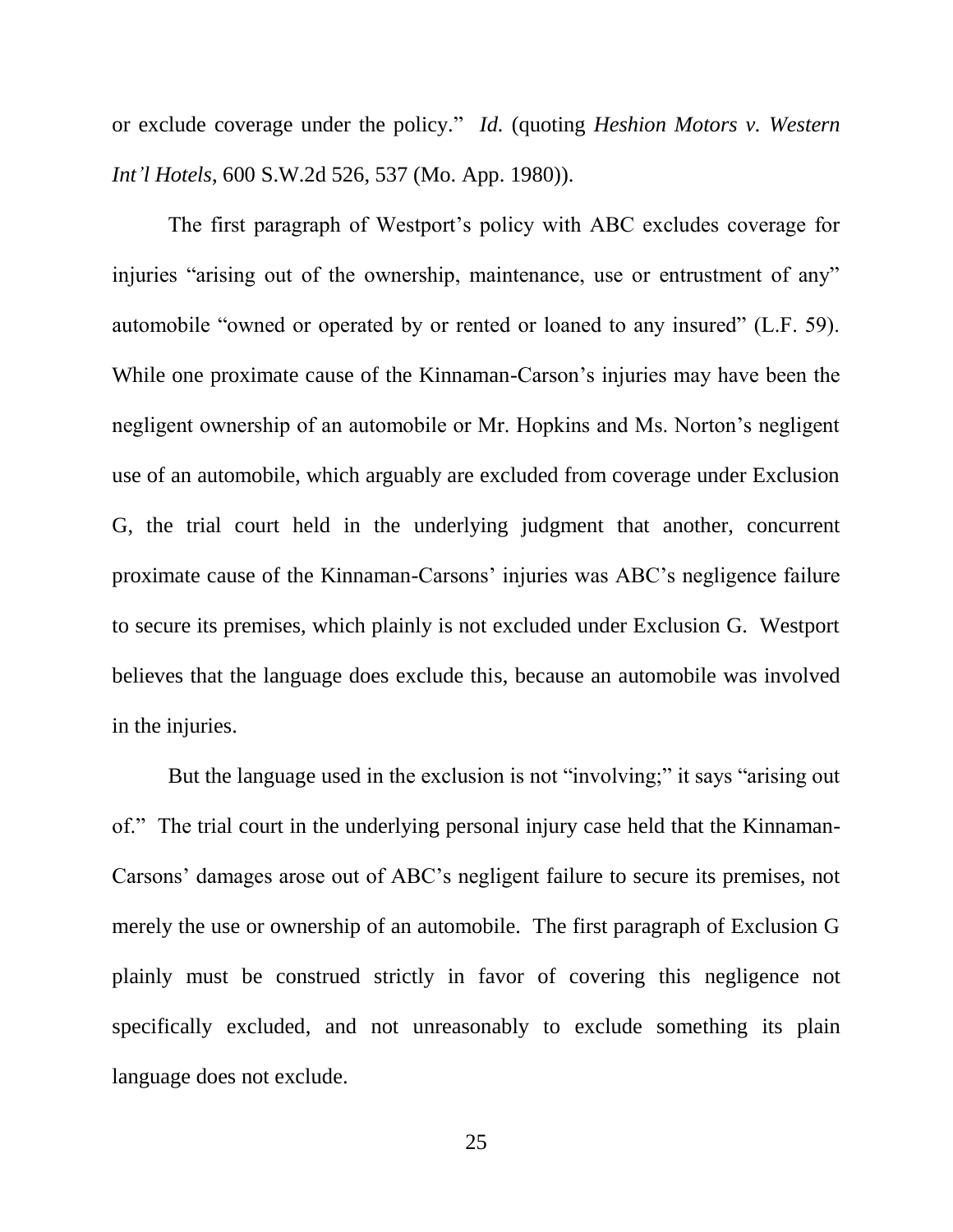As to the second paragraph, which is dependent on the first, the appellants pointed out that it does not expressly exclude ABC's negligence in failing to have adequate security. Therefore, because it, too, necessarily must be construed strictly against the insurer and in favor of coverage, it cannot be read to extend to exclude types of negligence it does not mention.

Westport's first response to the Kinnaman-Carsons' point regarding Exclusion G's second paragraph is procedural, rather than substantive. It argues that the appellants did not properly brief what it believes to be a separate argument either because (1) it was not set out as separate Points Relied On, as it was in their brief in the Court of Appeals (Br. of Respondents 21-23) or (2) it was not raised in the trial court (Br. of Respondents 39).

Westport misunderstands the Kinnaman-Carson's point. Their first Point Relied On is that Exclusion  $G$  – the whole exclusion – cannot be read as operating to exclude coverage for the Kinnaman-Carsons' injuries. They always have argued that neither paragraph of the exclusion reasonably can be construed to exclude their injuries. The interpretation of both paragraphs involves legal construction, both require the same rules of construction, and both have the same standard of review. The whole exclusion does not apply. So, in this Court, the appellants more simply were able to make one single Point Relied On concerning the applicability of Exclusion G, and a separate one on the operation of Westport's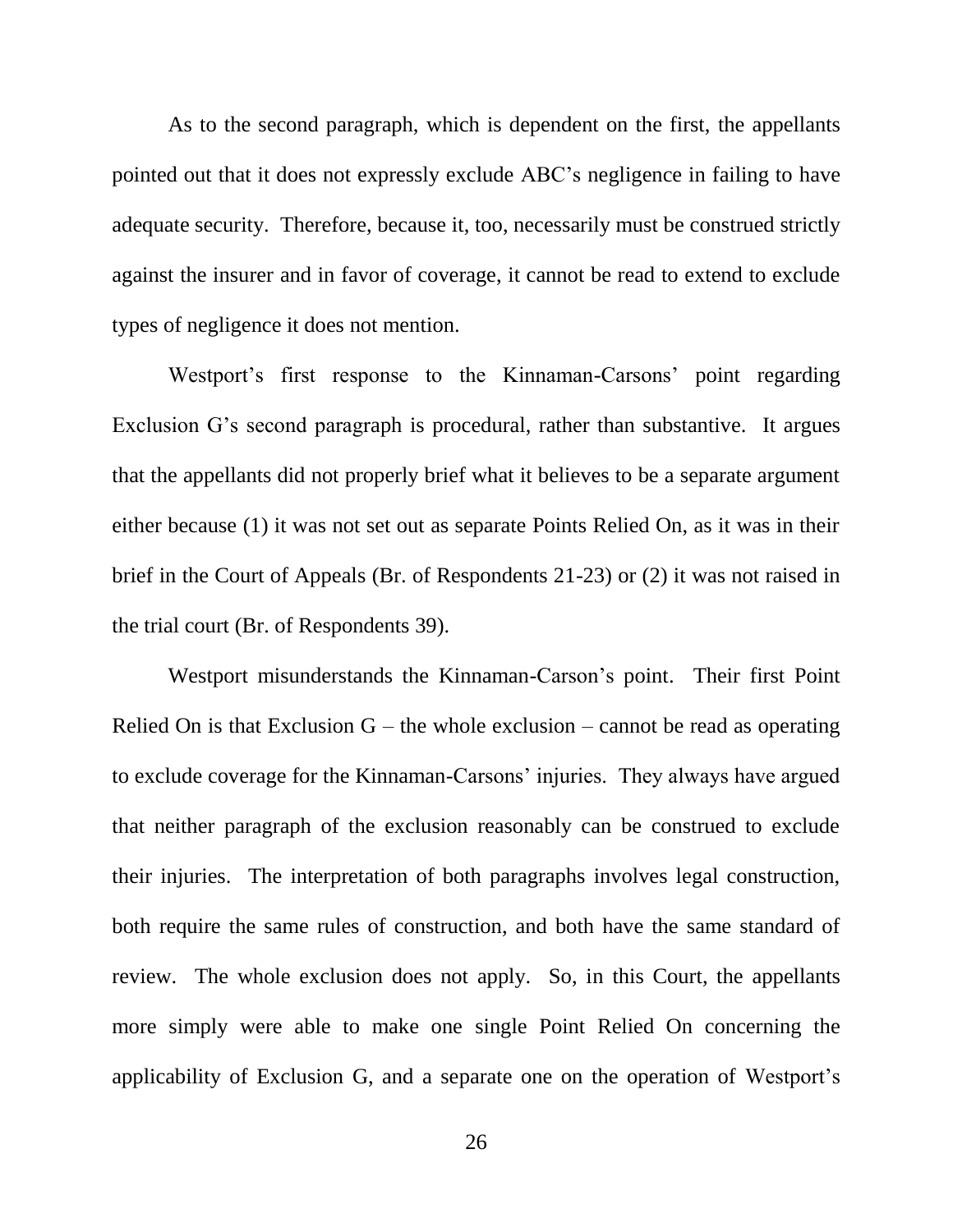withdrawal of their reservation of rights. Those are the two issues this appeal always has involved.

As to whether the appellants raised the applicability of the second paragraph below, it plainly is preserved because the appellants argued to the trial court that neither the first nor the second paragraph of the exclusion could be read to exclude their injuries (L.F. 439). One of their points was that "Comprehensive Liability Coverage Does Exist for This Claim" (L.F. 443). That is what their first Point Relied On in their brief argues as well. The appellants raised the applicability of the second paragraph before the trial court, did not alter their position at any time, and plainly have not included a new issue.

The little argument that Westport makes about the actual applicability of the second paragraph of Exclusion G depends on ignoring two important facts: (1) the second paragraph is dependent on the first, and (2) the second paragraph does not mention negligent failure to have adequate security, which is what ABC was held liable for doing. In so doing, Westport fails to construe the clause strictly by its plain language in favor of coverage.

As new and separate Points Relied On, Westport argues that the language in the second paragraph must be read to apply. In order to make the language apply, Westport broadens its terms and claims that the language is meant to apply because an insurance industry form says so (Br. of Respondents38-39). It takes negligent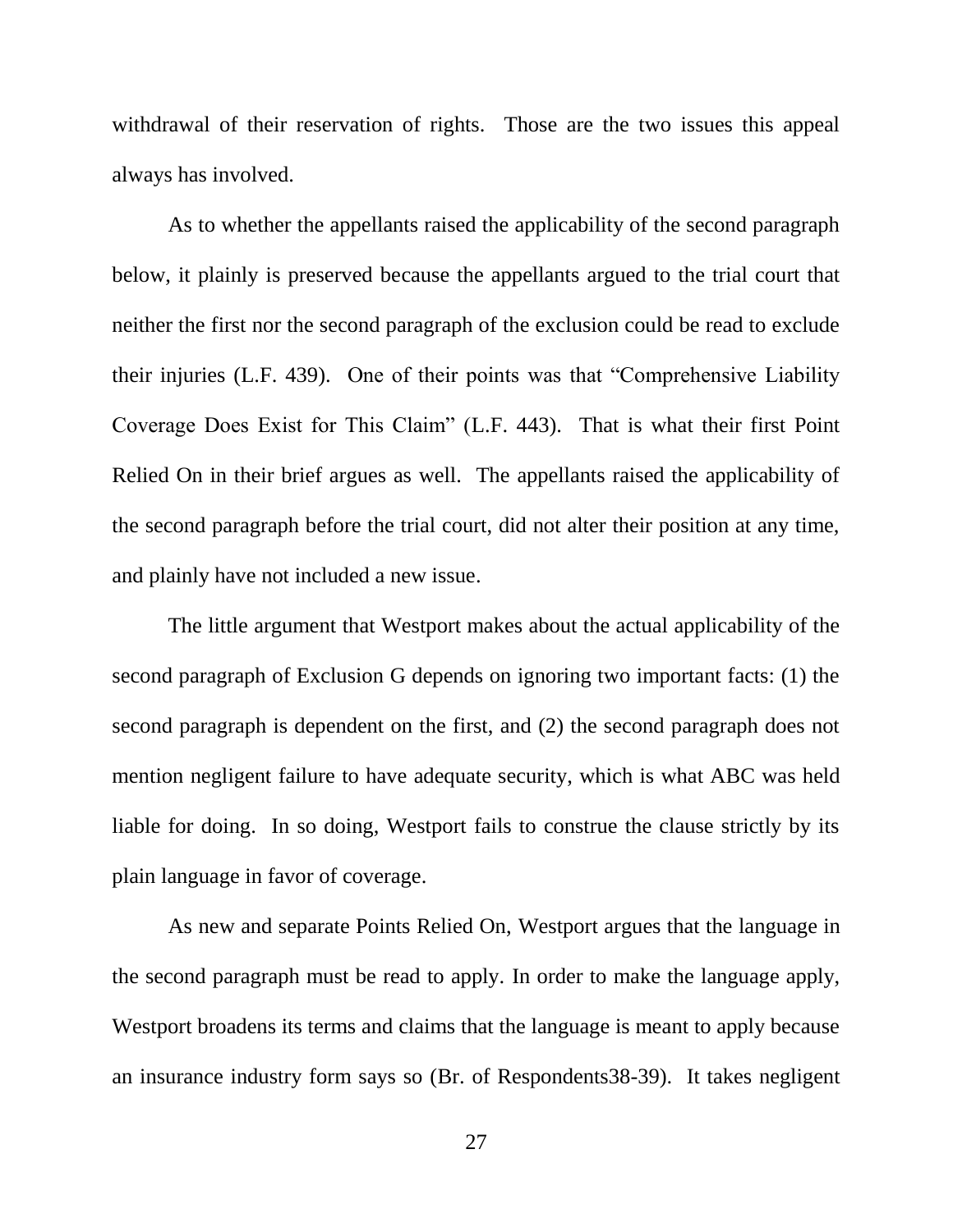failure to have adequate security and makes it mean negligent supervision, hiring, employment training, or monitoring of others. Indeed, ABC was negligent in all those ways, but in the underlying personal injury case the trial court also found ABC liable for a "lack of adequate security" (L.F. 182).

This was one of "the breaches" of ABC's duties which "were incident to the general business of ABC Specialty, Inc., and not incident to the use of the Honda to accomplish operations involved in ABC Specialty, Inc's towing business." (L.F. 182). The damages to Karri Kinnaman-Carson and Randy Carson were the "direct and proximate result" of all such "breaches of Defendant ABC Specialty, Inc." (L.F. 182-83). The trial court laid it out specifically and separately. The plain language of Exclusion G's second paragraph does not exclude this negligence.

As well, Westport ignores the plain language of the second paragraph making it dependent on the first. "If the occurrence which caused the … injury … *involved* the ownership, maintenance, use or entrustment to others of any ... auto … owned or operated by or rented or loaned to any insured", then "this exclusion" (presumably the one just stated in the first paragraph excluding injury "*arising out of* the ownership, maintenance, use or entrustment to others of any … auto … owned or operated by or rented or loaned to any insured"?) "applies even if the claims against any insured allege negligence in the hiring, employment training, or monitoring of others by that insured."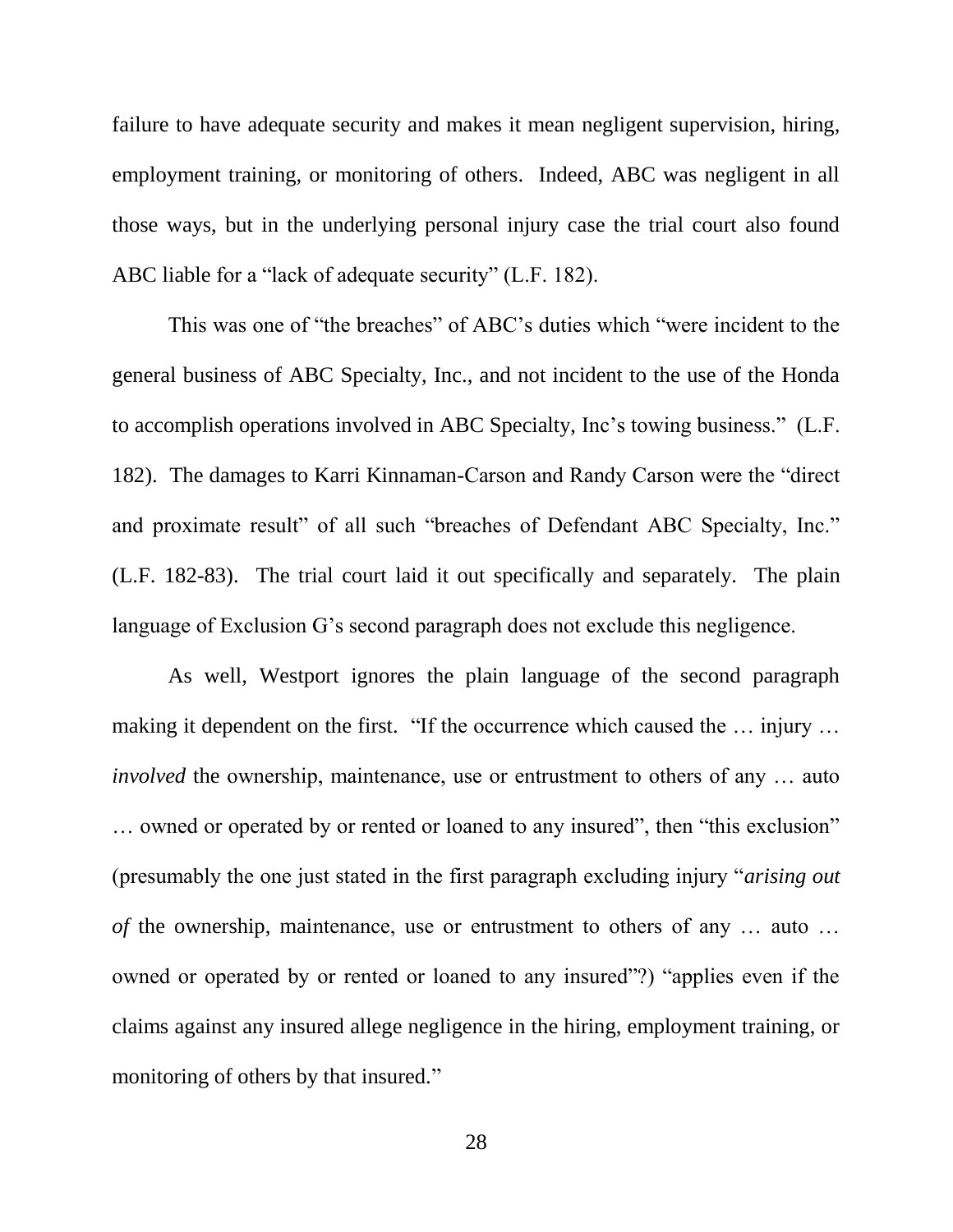So, in order for this Exclusion to operate, three questions must be answered in the affirmative:

- (1) Did the occurrence which caused the Kinnaman-Carsons' injury involve the ownership, maintenance, use or entrustment to others of any auto owned or operated by or rented or loaned to ABC?
- (2)If so, did the injury arise out of the ownership, maintenance, use or entrustment to others of any auto owned or operated by or rented or loaned to ABC?
- (3)If so, did all the Kinnaman-Carsons' claims against ABC allege negligence in the hiring, employment, training, or monitoring of others by ABC?

If any of these three questions are answered negatively for a form of negligence for which ABC was held liable, the exclusion cannot exclude that negligence. The occurrence that caused the injuries arguably did *involve* ABC's ownership of an automobile and the use of an automobile, but most certainly did not *arise out of* ABC's ownership of that automobile. They arose out of ABC's negligent "lack of security." Finally, negligence in failing to have adequate security so as to prevent foreseeable injuries to the public is not mere negligence in "hiring, employment, training, or monitoring of others," as that phrase must be construed strictly by its plain meaning. The obvious ambiguities of both the text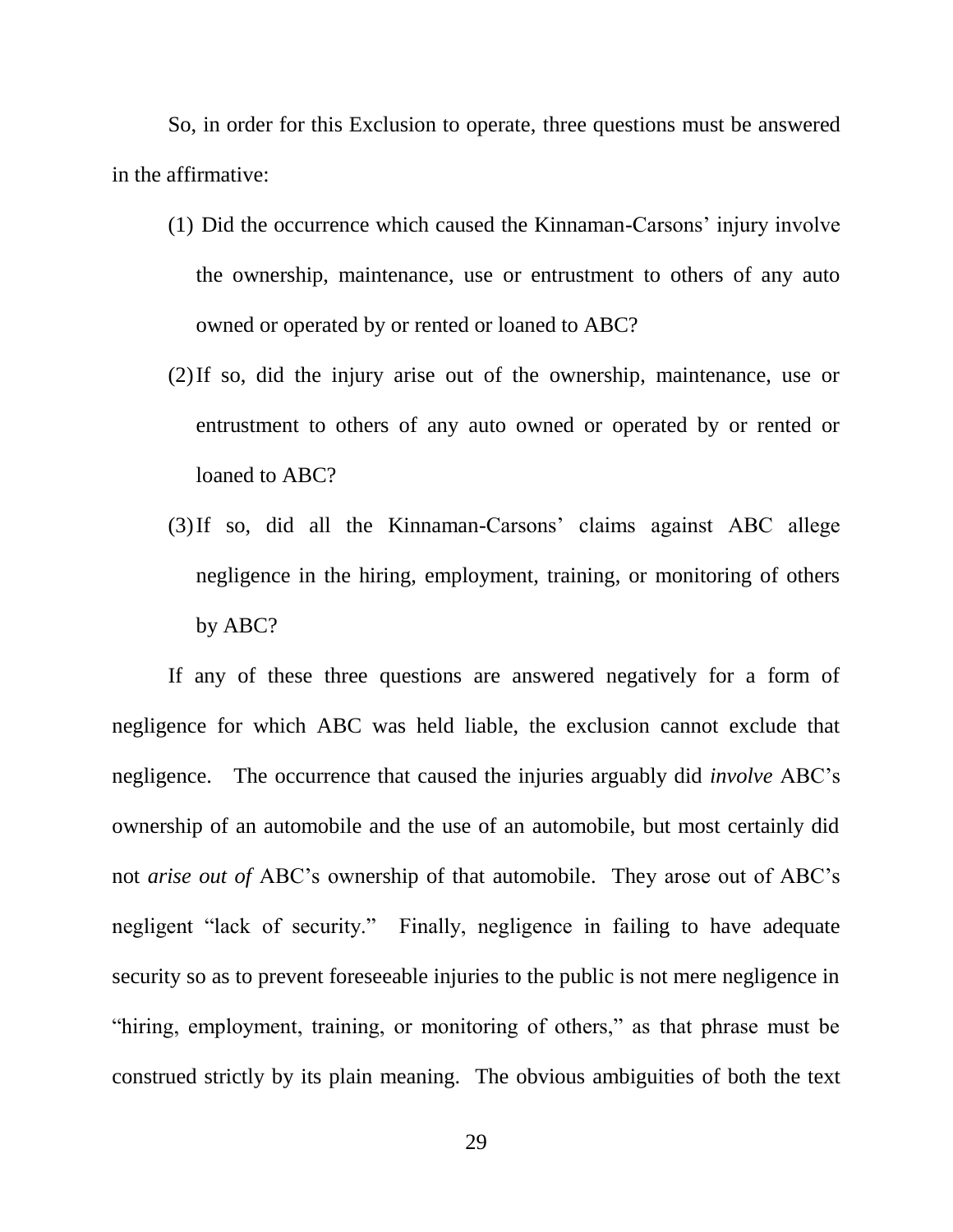and structure of the second paragraph must be construed against the insurance company and in favor of coverage.

# **III. Westport admits that it elected to defend and indemnify ABC in full, such that it was error as a matter of public policy for Westport to be relieved of all duties to perform on its promise.**

In their second Point Relied On, the Kinnaman-Carsons argued that because Westport had withdrawn its one and only reservation of rights and affirmatively had elected to defend and indemnify ABC without a reservation of rights in the underlying personal injury suit, under the law of Missouri, Westport waived the defense that the policy does not cover the Kinnaman-Carsons' claims (Br. of Appellants 50-67).

Westport's response is not that Westport did *not* withdraw its reservation of rights and elect to indemnify ABC in full. Indeed, Westport absolutely admits that, "[o]n September 22, 2006, Westport advised ABC's attorney that it had agreed to defend ABC without a reservation of rights in the lawsuit brought by the Carsons" (Br. of Respondents 34). Instead, Westport's only response is to claim either (1) that the appellants did not adequately preserve this matter for appeal or (2) without citing to *any* support in the record, that the appellants and ABC somehow colluded to defraud Westport in their § 537.065 agreement, of which Westport was unaware (Br. of Respondents 31-36).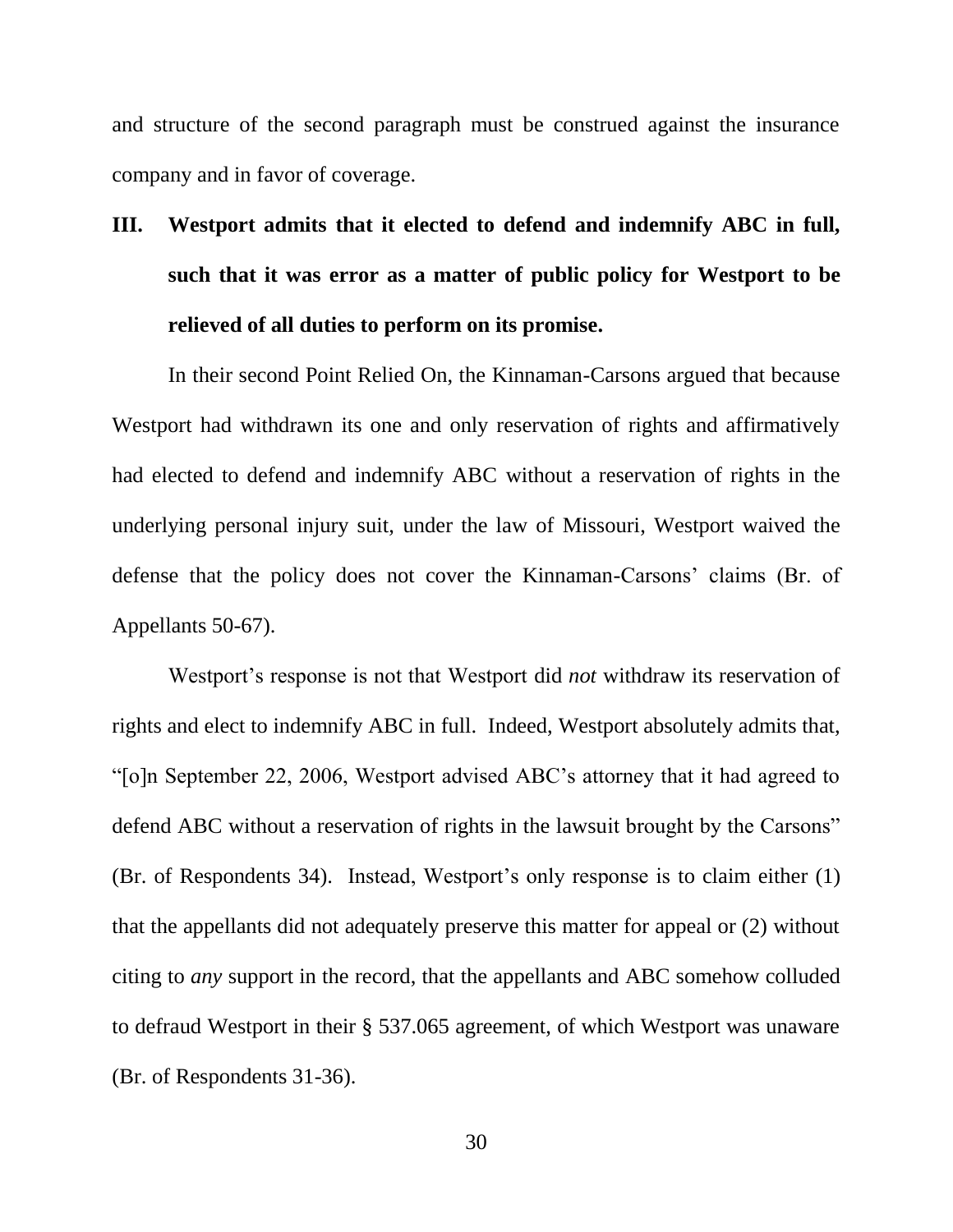The Kinnaman-Carsons explained in their initial brief where and how these facts and this argument were raised below (Br. of Appellants 62-66). They raised it in their equitable garnishment petition (L.F. 3-4). They discussed its effect in their response to Westport's Motion for Summary Judgment (L.F. 448-450). They noted that

Westport is in breach of its duty to satisfy ABC Specialty's legal obligation to pay those sums that ABC Specialty became legally obligated to pay, as damages, as a result of the Judgment. If Westport *truly* believed, as it now contends, that ABC Specialty had no liability to the Carsons in the Negligence Suit, because of the automobile exclusion, then Westport obviously breached its duty to defend ABC Specialty.

(L.F. 451) (emphasis in the original). The appellants will not belabor this point. They adequately raised and preserved this issue below.

If the Court finds, however, that they did not raise and preserve this issue adequately for appeal, then the appellants respectfully request that the Court review this issue for plain error under Rule 84.13(c). This rule provides that "[p]lain errors affecting substantial rights may be considered on appeal, in the discretion of the court, though not raised or preserved, when the court finds that manifest injustice or miscarriage of justice has resulted therefrom." It applies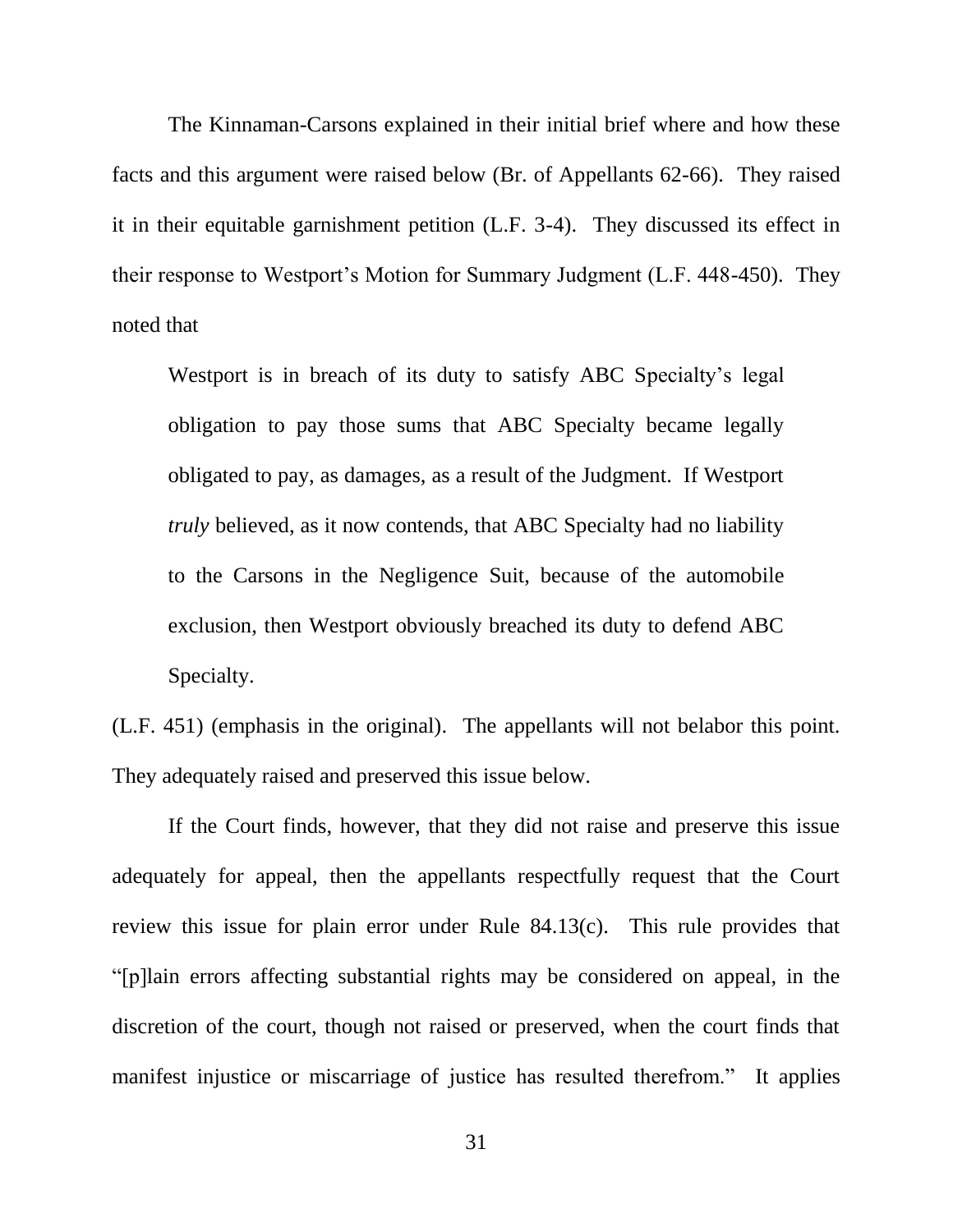equally to both civil and criminal cases. *Breshears v. Union Electric Co.*, 373 S.W.2d 948, 952 (Mo. banc 1964).

"Plain error" is error that is evident, obvious, and clear. *Ryan v. Maddox*, 112 S.W.3d 476, 479 (Mo. App. 2003). Plain error review involves a two-step process. *State v. Smith*, 185 S.W.3d 747, 757 (Mo. App. 2006). First, the appellant must show that the error he alleges is, on its face, a plain error. *Id.* Second, the appellant must show that the error he alleges, on its face, establishes substantial grounds for believing that manifest injustice or miscarriage of justice has occurred. *State v. Parker*, 856 S.W.2d 331, 332–33 (Mo. banc 1993). If, on review, there is a strong showing of manifest injustice, or miscarriage of justice, an appellate court will reverse a trial court for plain error. *Id.*

In an equitable garnishment action, the injured party stands in the insured's shoes and has neither greater nor lesser rights than the insured. *Carroll v. Mo. Intergovernmental Risk Mgmt. Ass'n*, 181 S.W.3d 123, 126 (Mo. App. 2005). The appellants have showed – and Westport does not dispute – that it is the public policy of Missouri that where an insurer chooses to defend its insured without a reservation of rights, the insurer must be bound by the decision it has made and must follow through with its promise (Br. of Appellants 56-58). Westport admits that, before judgment in the underlying case was final, it chose to defend ABC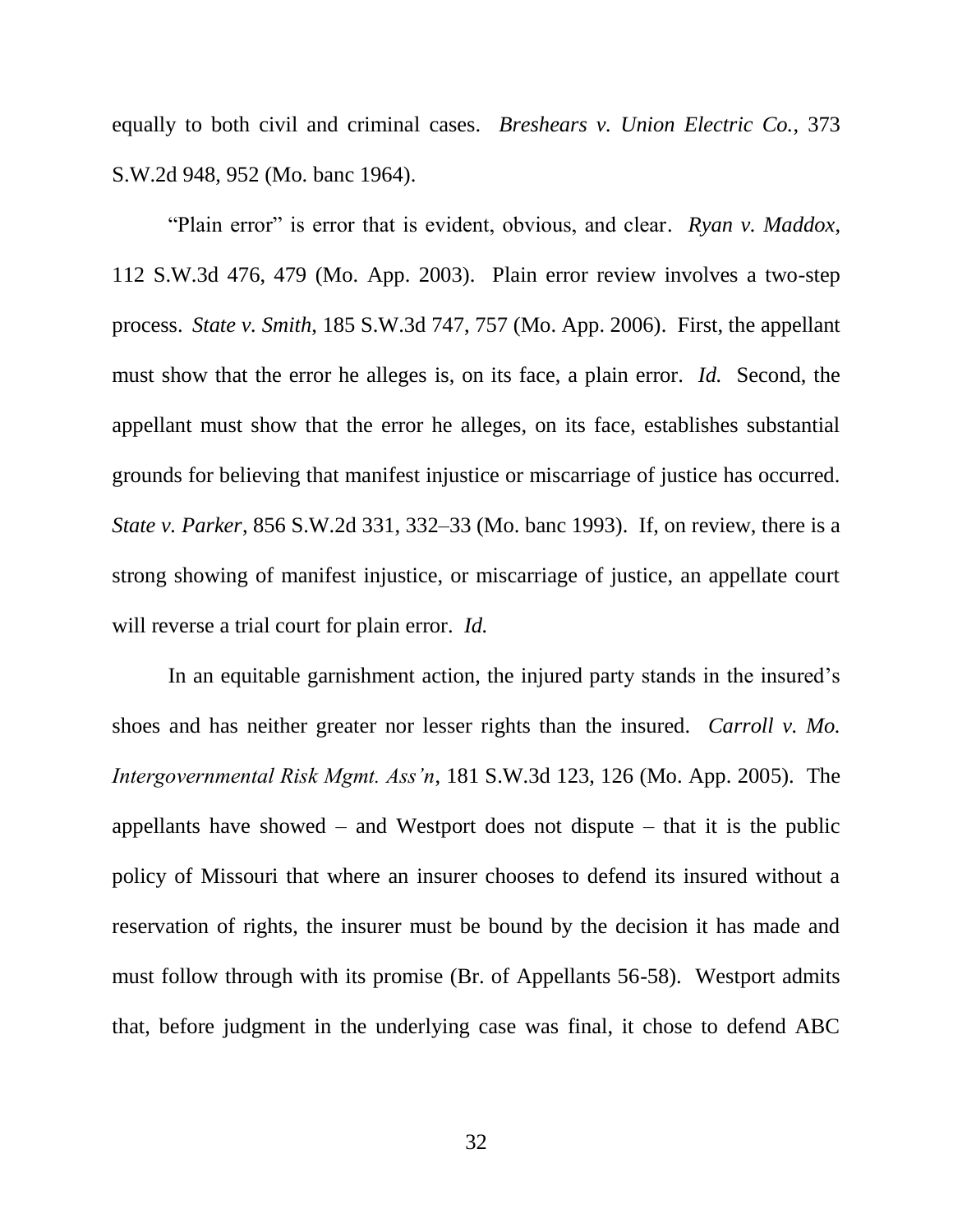without a reservation of rights (Br. of Respondents 34). Indeed, in the trial court, Westport stated that the relevant correspondence "speaks for itself" (L.F. 186).

Westport agreed to indemnify ABC in full – granting a right to ABC which is imputed to the Kinamman-Carsons in this equitable garnishment case. Westport attempts to use procedural vagaries to vitiate this known and admitted right. It was error to conclude that Westport did not have to indemnify ABC, when Westport had, by its own admission, expressly agreed to indemnify ABC. This is manifestly unjust. The Kinnaman-Carsons are innocent parties who were injured by ABC's negligence. Even if not preserved, setting Westport free from its duties given these facts and Westport's own admissions would be a plain error affecting the substantial rights of ABC and the Kinnaman-Carsons, resulting in manifest injustice. Despite Westport's duty and promise, the Kinnaman-Carsons could not recover their damages.

Even if the Court finds that this issue was not adequately preserved, both parties agree on the facts underlying it, the legal implications of which are plain.